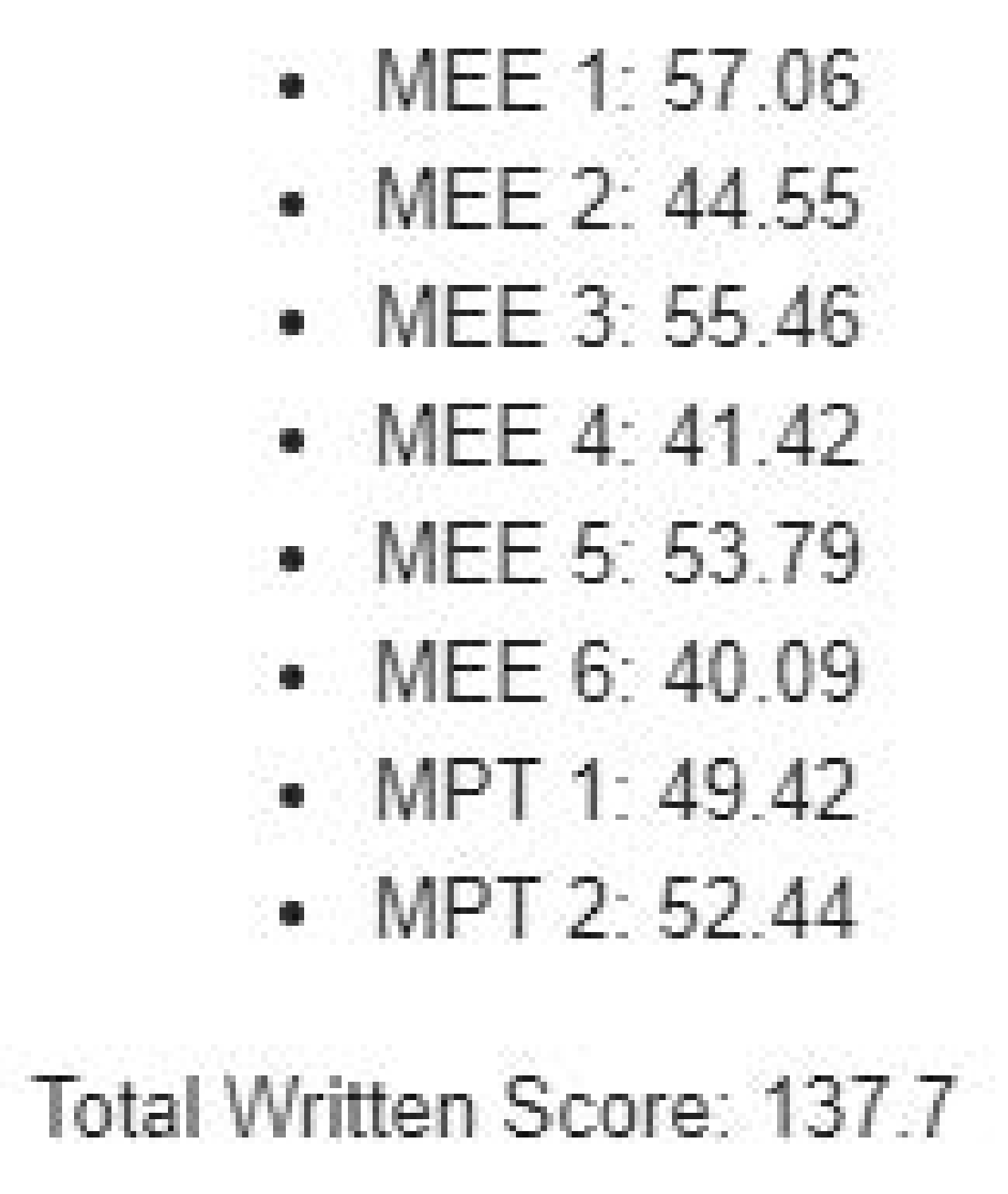| ID:        | 06007                 | $(Seat \#)$ |
|------------|-----------------------|-------------|
| Question:  |                       |             |
| Exam Name: | NYSBOLE 7-24-18 6-MEE |             |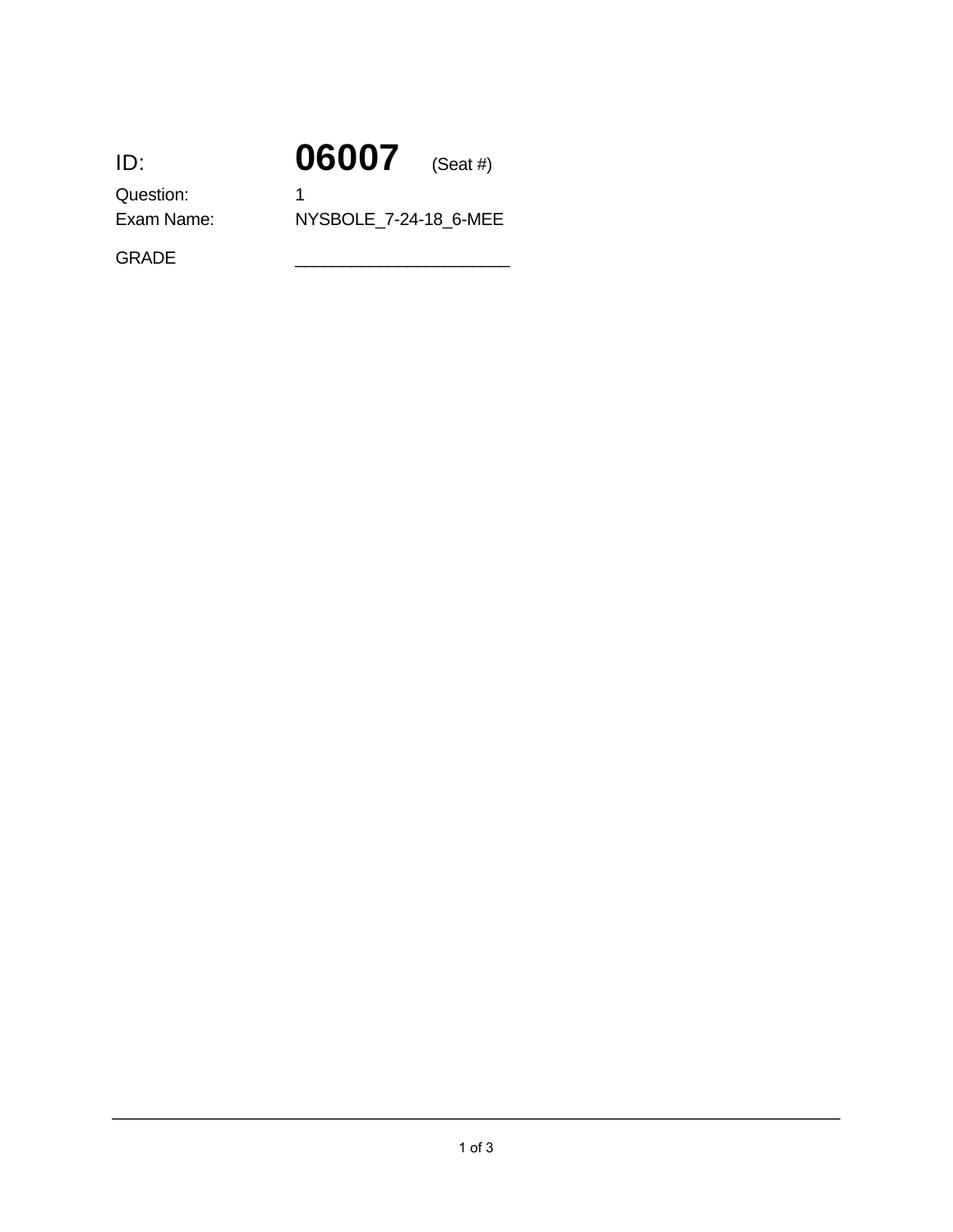## 1)

# 1. Whether Section 11 of the Federal Drug Abuse Prevention Act is Constitutional under the Anti-Commandeering Doctrine

Section 11 of the Federal Drug Abuse Prevention Act is an unconstitutional exercise of power under the anti-commandeering doctrine.

The first issue is whether, as applied to State A, Section 11 of the Federal Drug Abuse Prevention Act is a constitutional exercise of federal power.

Congress's power to legislate is broad. However, the Tenth Amendment reserves certain power to the states, and Congress may not, under the anti-commandeering doctrine, force the states to either enact law or enforce federal law. The states have autonomy to enact and enforce their own state law.

In Section 11, Congress purports to claim what a state law enforcement officer or agency can and cannot do. It specifically states the procedure that the state law enforcement must undertake in complying with the Federal Drug Abuse Prevention Act. For instance, a state law enforcement officer must make a reasonable investigation within five business days to ascertain whether the individual in custody was under the influence of marijuana. The officers or agencies must file monthly reports with the federal DEA on the outcome of these investigations, including the name of any individual determined to have been under the influence at the time. Section 11 effectively forces the states to enforce the federal law, which violates the anticommandeering doctrine. Although Congress' concern about drug abuse may be rationally related to a legitimate government interest in protecting against drug abuse, it may not do so by forcing the states to act. This constitutes an unconstitutional overstep.

Therefore, Section 11 of the Federal Drug Abuse Prevention Act is an unconstitutional exercise of federal power.

# 2. Whether Section 15 of the Federal Drug Abuse Prevention Act is Constitutional under Congress's Authority to Condition State Grants

Section 15 of the Federal Drug Abuse Prevention Act is constitutional insofar as Congres has the authority to control the purse strings for state government programs without overly coercing the states to either enforce a law or to enact one.

The second issue is whether, as applied to State A, Section 15 of the Federal Drug Abuse Prevention Act is a constitutional exercise of federal power.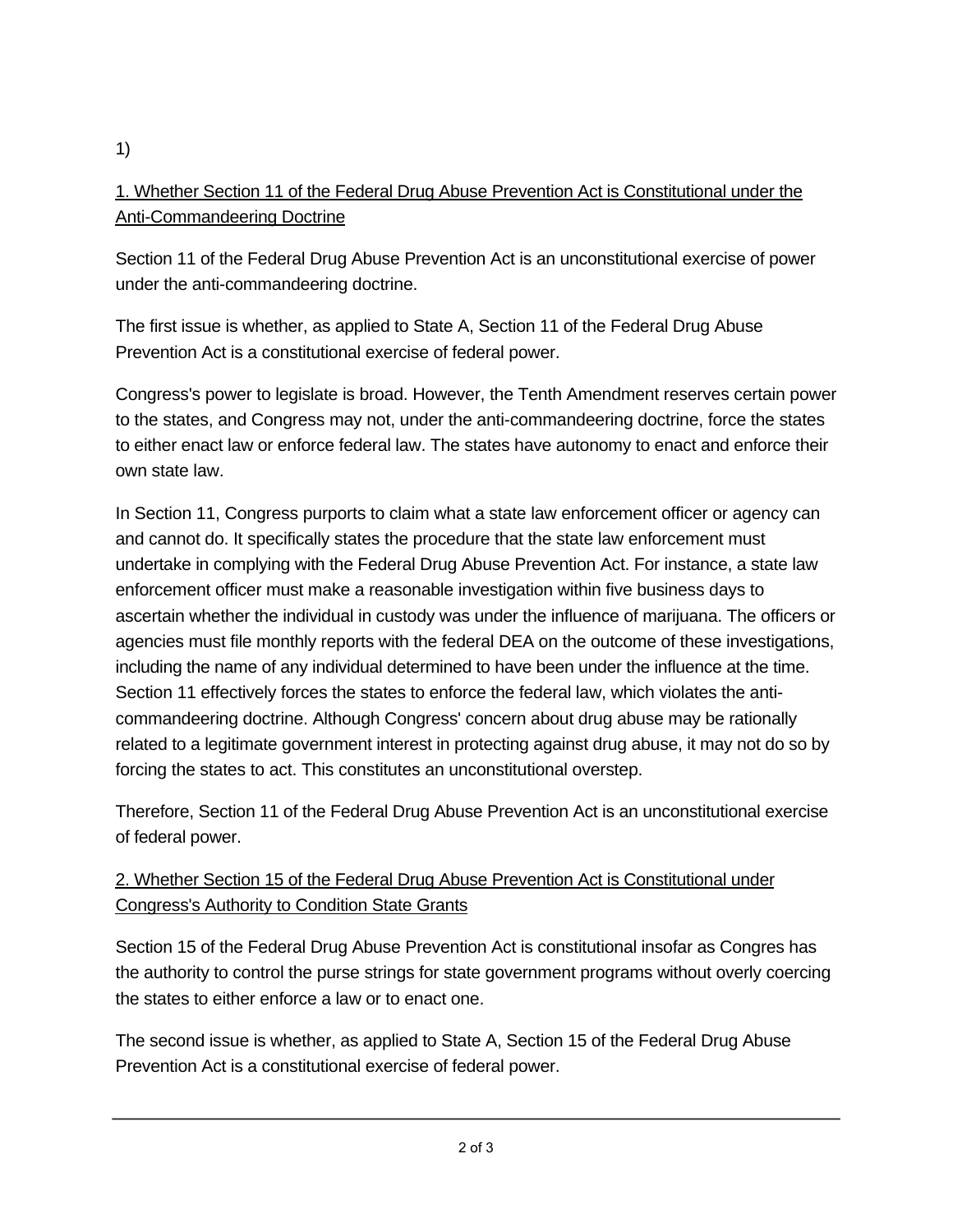As detailed above, Congress's power to legislate is broad. It may condition the distribution of state grants on certain requirements, so long as these requirements do not unduly coerce the states to enforce or enact legislation.

Here, Section 15 of the Federal Drug Abuse Prevention Act states that no state government, state agency, or unit of local government within a state shall be eligible to receive any funding through the federal Justice Assistance Grant program unless use of marijuana is a criminal act in that state. In State A, the total spending by law enforcement agencies was \$600 million, of which \$10 million came from federal grants under this program. In total, the federal government gave approximately \$300 million in grants under this program last year. Further, State A has a population about 4 million people, and its crime rate is below average. These facts suggest that the limitation on funding is not unduly coercive. Only \$10 million of State A's spending on law enforcement agencies came from the Justice Assistance Grant program, and its crime rate is below average, rendering State A not heavily reliant on this funding to provide for its citizens.

Therefore, Section 15 of the Federal Drug Abuse Prevention Act is constitutional, given that Congress's limitation on the funding to State A is not unduly coercive.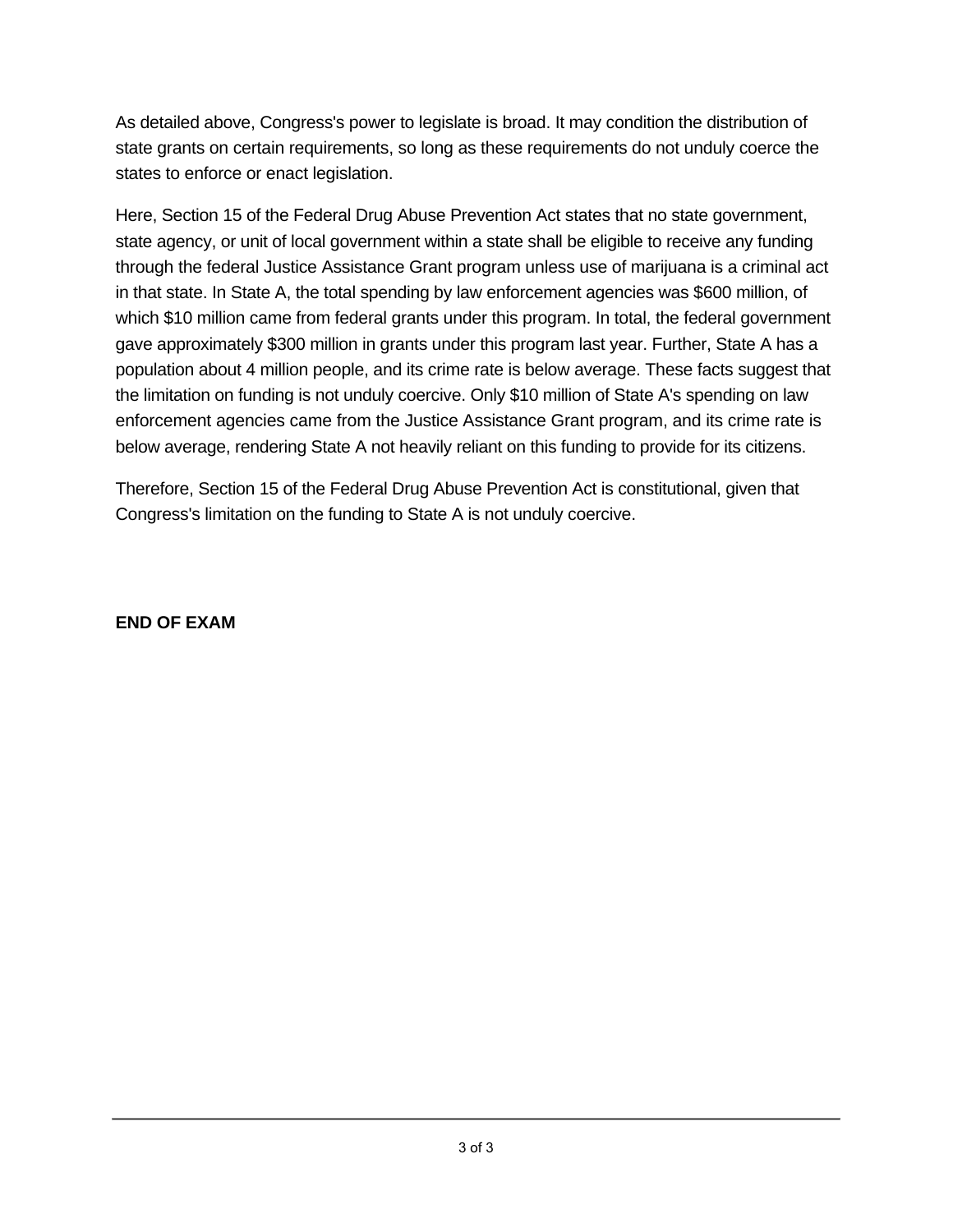| ID:        | 06007                 | (Seat #) |
|------------|-----------------------|----------|
| Question:  | 2                     |          |
| Exam Name: | NYSBOLE 7-24-18 6-MEE |          |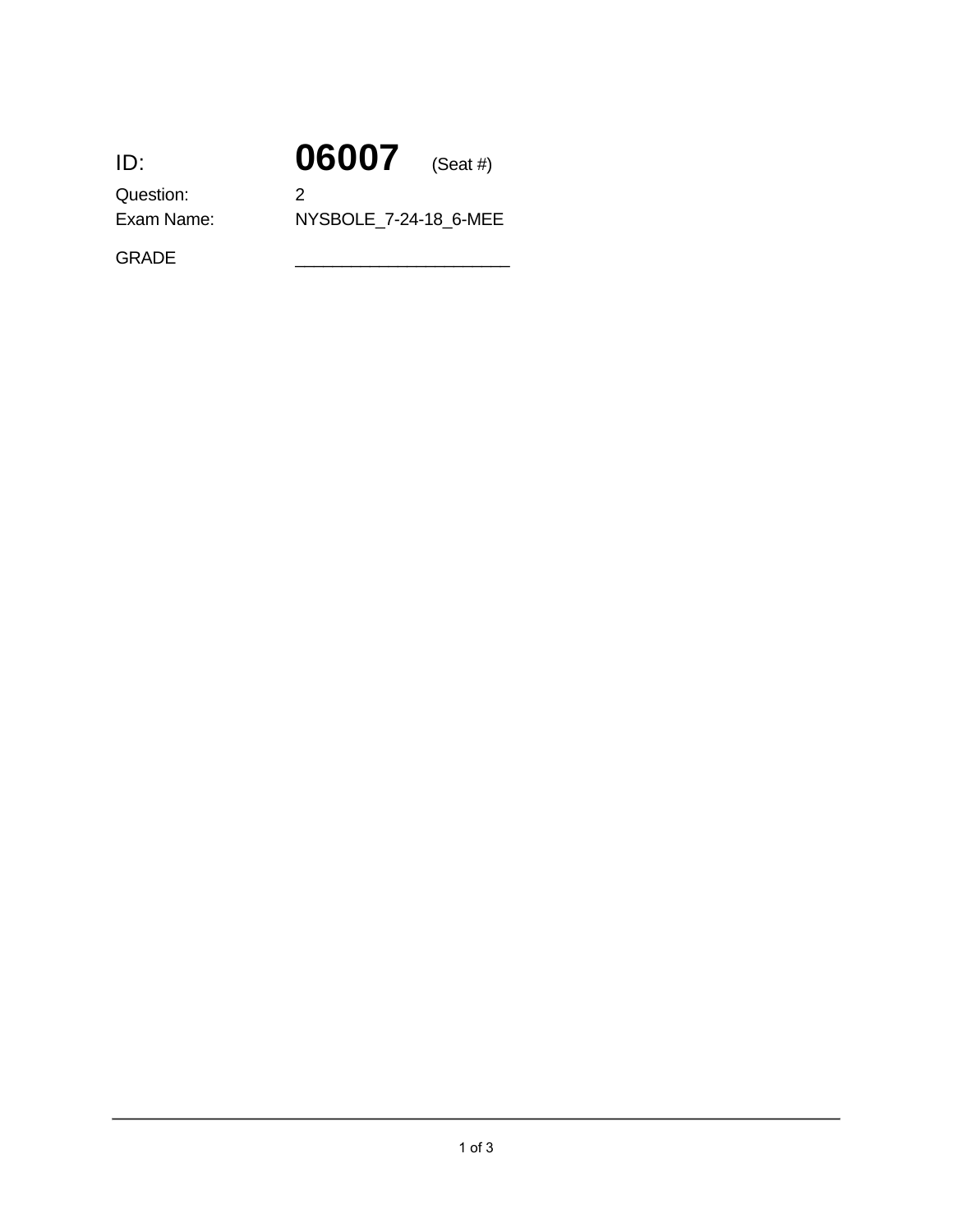# 1. Whether the Homeowner Was Bound by His Promise to Keep His Offer Open for a Week

The homeowner was not bound by his promise to keep his offer open for a week, as the offer was not supported by consideration, thereby avoiding the creation of an option contract.

The first issue is whether the homeowner's promise to keep his offer open for a week formed an irrevocable option contract.

Usually, offers are revocable, even where the offeror promises to keep the offer open. However, there are two exceptional situations, where the offer will be considered irrevocable. The first is a UCC firm offer, which occurs between merchants. The second is the common law option contract. Under the common law rule, an option contract is formed where the offeror: 1) offers to keep the offer open, and 2) there is some mechanism to ensure the offer remains open, which is usually consideration. Consideration is usually a bargained-for-exchange of some type between the parties such that one party benefits and the other suffers a detriment.

Here, the common law applies. The homeowner told his neighbor that "I promise to keep this offer open for a week so that you have time to do some comparison shopping. If you don't get back to me within a week, I'll sell the lawn mower to someone who knows what a good value it is." Prior to this exchange, the homeowner had already called the neighbor and offered to sell his lawn mower to her for \$350, to which the neighbor had replied that the price is too high. Thus, according to the facts, the homeowner had offered to keep the offer open, but there was no mechanism of subsequently enforcing the offer, as there was no additional consideration.

Therefore, no option contract was formed, and the homeowner was not bound by his promise to keep his offer open for a week.

# 2. Whether the Neighbor's Statement, "I Accept Your Offer" Created a Contract with the Homeowner for the Sale of the Lawn Mower

The neighbor's statement accepting the homeowner's offer created a contract with the homeowner, as the homeowner had failed to explicitly revoke his offer.

The second issue is whether the neighbor's statement, "I accept your offer," created a contract with the homeowner for the sale of the lawn mower.

A contract is created between two parties where there is offer, acceptance, and consideration. First, an offer is the manifestation of a present intent to enter into a contract. It creates a power of acceptance in the offeree. Second, acceptance must be clearly communicated to the offeror.

2)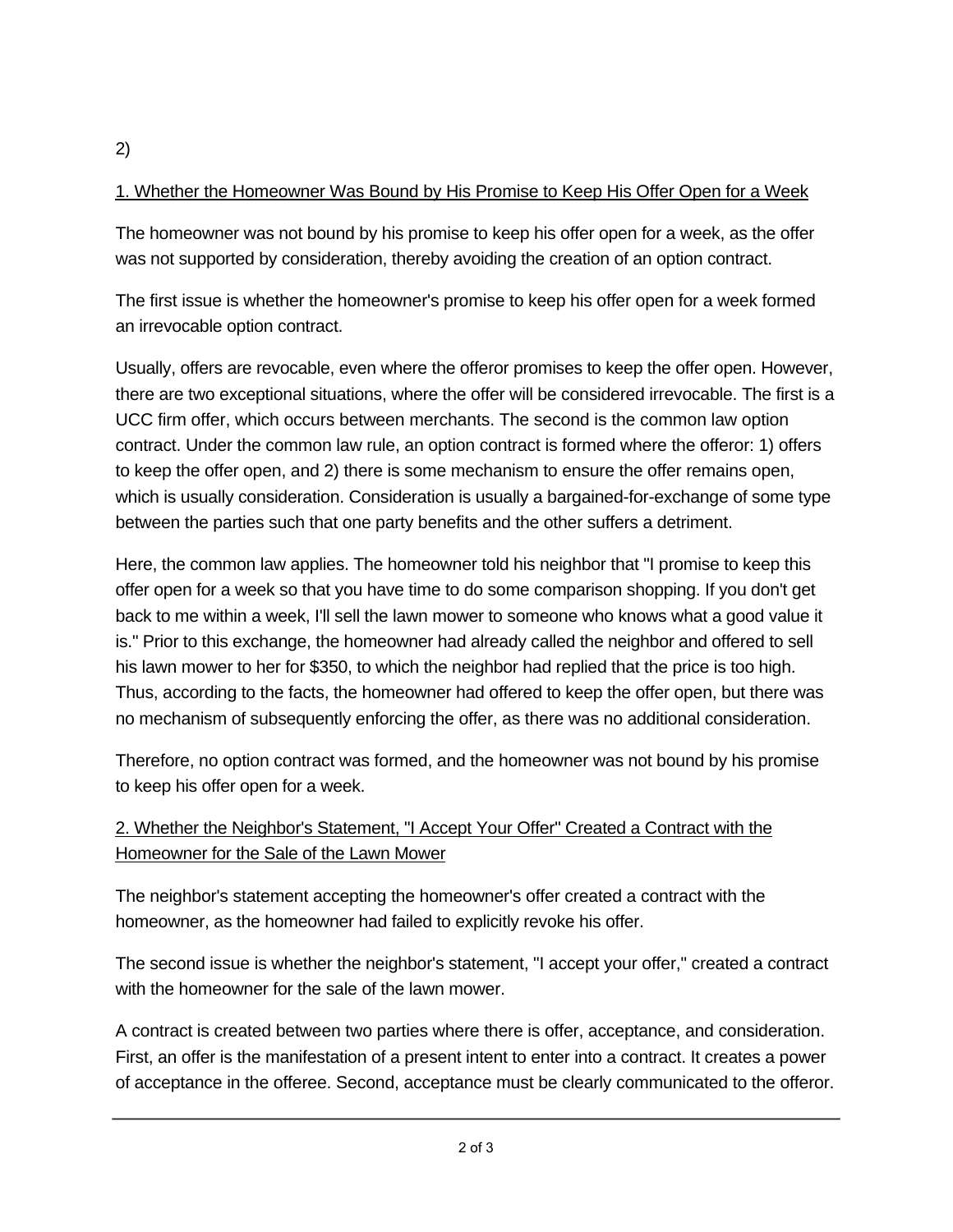Finally, there must be consideration, which is a bargained-for-exchange. Without these three elements, a contract is not created. Generally, as mentioned above, offers are freely revocable by the offeror before the offeree accepts, even where the homeowner promises to keep the offer open. However, the revocation must be communicated to the offeree.

Here, the homeowner made an offer to the neighbor to buy the lawn mower for \$350. The neighbor concluded four days after speaking with the homeowner that \$350 was a good deal. However, the neighbor unfortunately learned that the lawn mower had been sold to another person, the acquaintance. The acquaintance told the neighbor that there was even a contract. Subsequently, the neighbor then went to the homeowner's house and told him as soon as the doorbell rang that "I accept your offer." Offers are freely revocable, even where the offeror promises to keep them open, and that was the case here. However, revocations must be communicated to the offeree, which was *not* the case here. Because the offer had not been explicitly revoked, the neighbor still had the power of acceptance, which he exercised by coming to the homeowner's door and saying "I accept your offer" as soon as the homeowner came to the door.

Therefore, the neighbor's statement accepting the homeowner's offer created a contract with the homeowner, as the offeror failed to explicitly revoke the contract. Had the homeowner revoked before the neighbor had the opportunity to accept, no contract would have formed. But because the neighbor accepted as soon as the homeowner opened the door, an enforceable contract was formed between the two parties.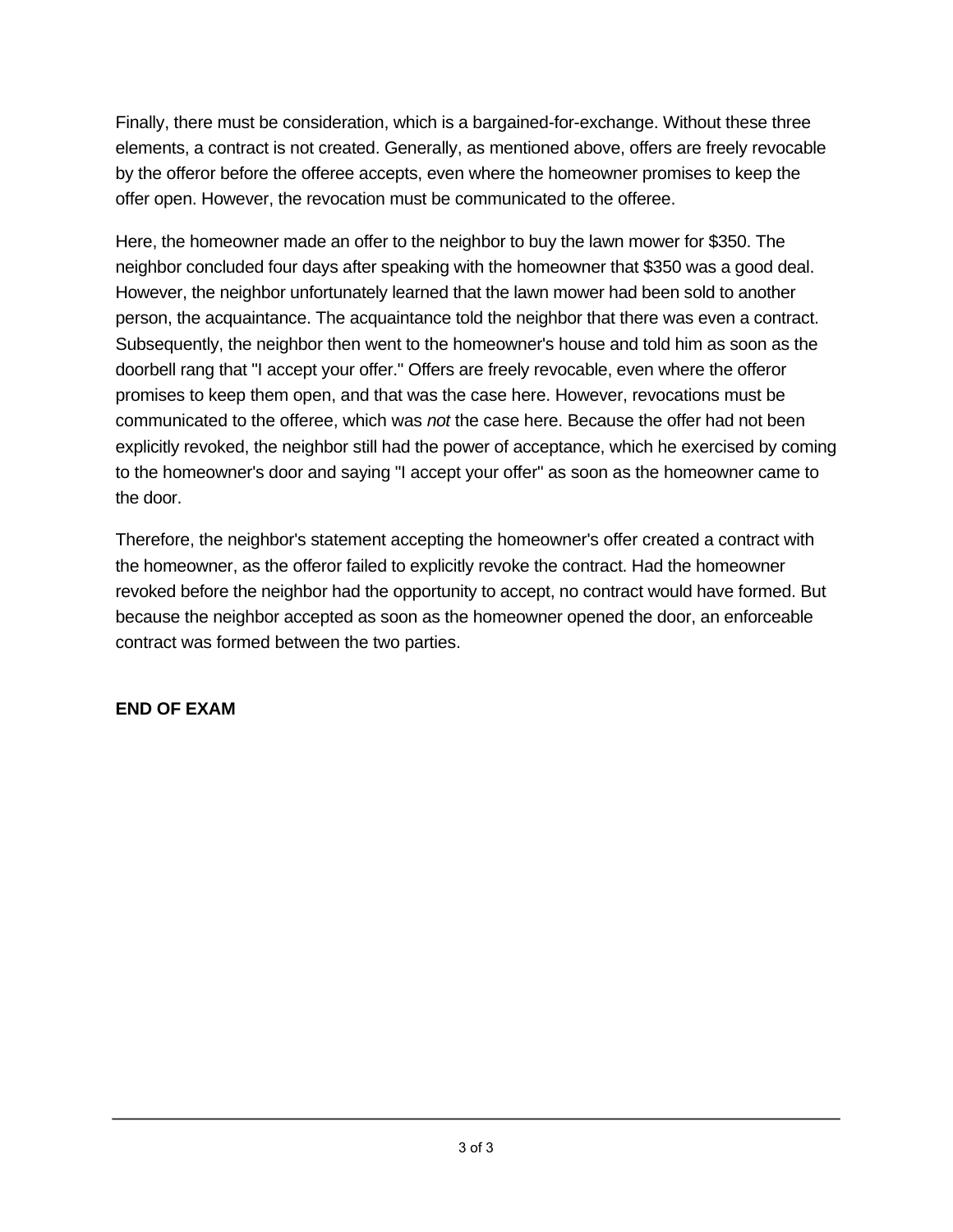|                       | $(Seat \#)$ |
|-----------------------|-------------|
| З                     |             |
| NYSBOLE 7-24-18 6-MEE |             |
|                       | 06007       |

dispute must be specific identified, and the price must be clearly designated. Where the price must be clearly designated. Where the price must be clearly designated. Where the price must be considered. Where the price mu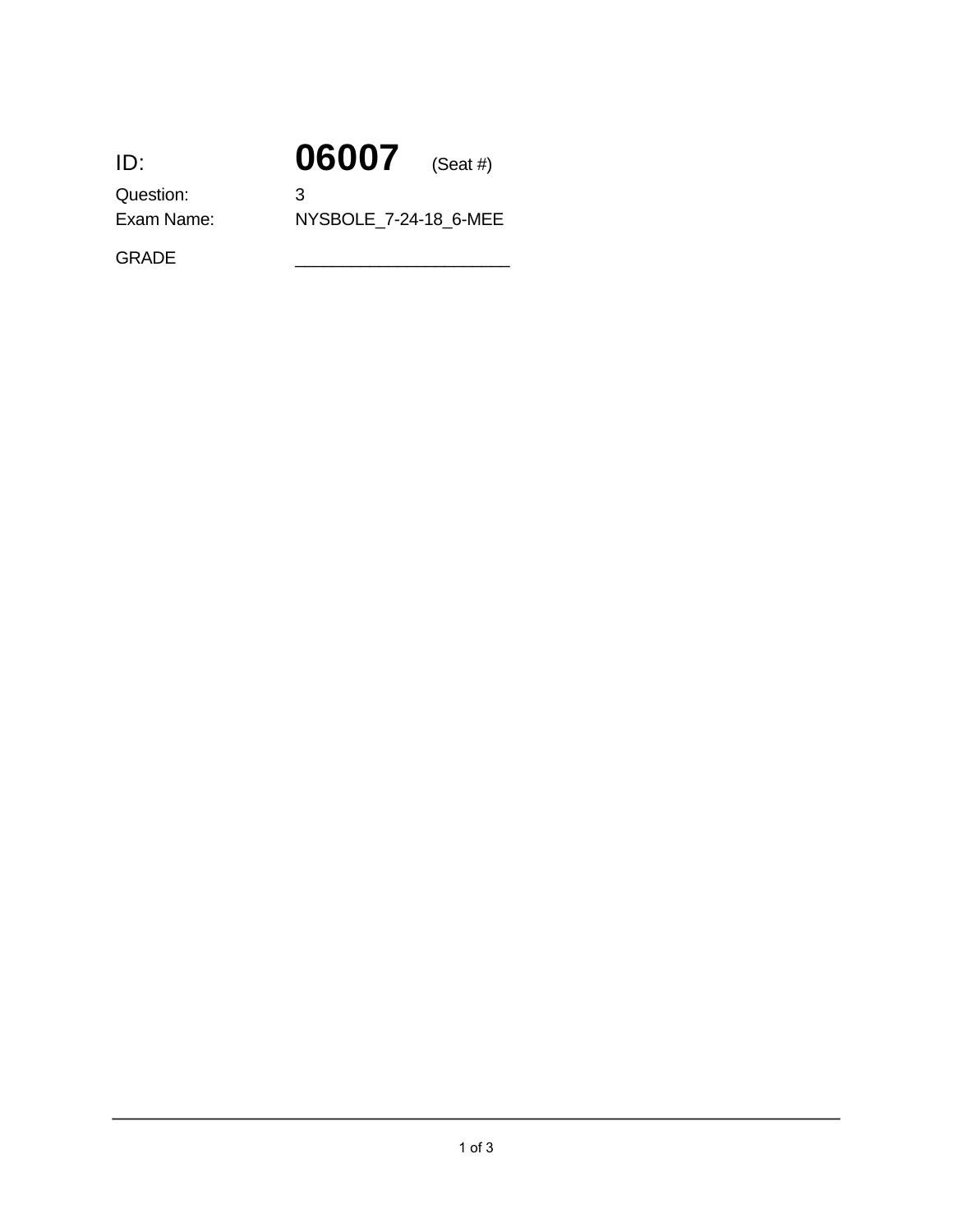## 1. Whether the Expansion Project is a Nonconforming Use

The expansion project is a nonconforming use, as the local zoning board has passed an ordinance to rezone the district from "light commercial" to "residential," and convenience stores are not considered "residential."

The first issue is whether the expansion project is a nonconforming use.

A nonconforming use is an otherwise valid use of a property that fails to conform to a zoning ordinance that is subsequently passed. The use will be considered nonconforming where the existing use of the property no longer satisfies the specific zoning ordinance but may be upheld under public policy. The government will allow a nonconforming use to continue for a temporary duration where a zoning ordinance rezones an area.

Here, in 2018, the man decided to expand his store by 1,100 square feet to add a small dining area. The other stores in the area are also convenience stores that have small dining areas. A new zoning ordinance was passed in 2017, which rezoned the district from "light commercial" to "residential," and convenience stores are not considered "residential." The man will be protected under the language of the ordinance that seeks to protect existing nonconforming uses.

Therefore, the expansion project constitutes a nonconforming use, as convenience stores are not considered "residential" and will not qualify under the new zoning ordinance.

### 2. Whether the Bank is Obligated to Disburse Further Funds

The bank is not obligated to disburse further funds, as the mortgage did not specifically identify the meaning of "satisfactory progress."

The second issue is whether the bank is obligated to disburse further funds.

A valid contract for real property must satisfy the Statute of Frauds, which dictates that the terms of the contract must be sufficiently detailed. The parties must be named, the property at dispute must be specific identified, and the price must be clearly designated. Where there is ambiguity in the contract, such ambiguity will render the real property contract violative of the Statute of Frauds.

Here, the man obtained a \$200,000 loan commitment from a local bank in order to finance the expansion to his convenience store. The bank agreed to disburse funds at such times and in such amounts as the bank determined to be appropriate if, in the bank's good-faith judgment,

there was "satisfactory progress" being made on the project. The meaning of  $\sigma$  good faithful faithful faithful faithful faithful faithful faithful faithful faithful faithful faithful faithful faithful faithful faithful

3)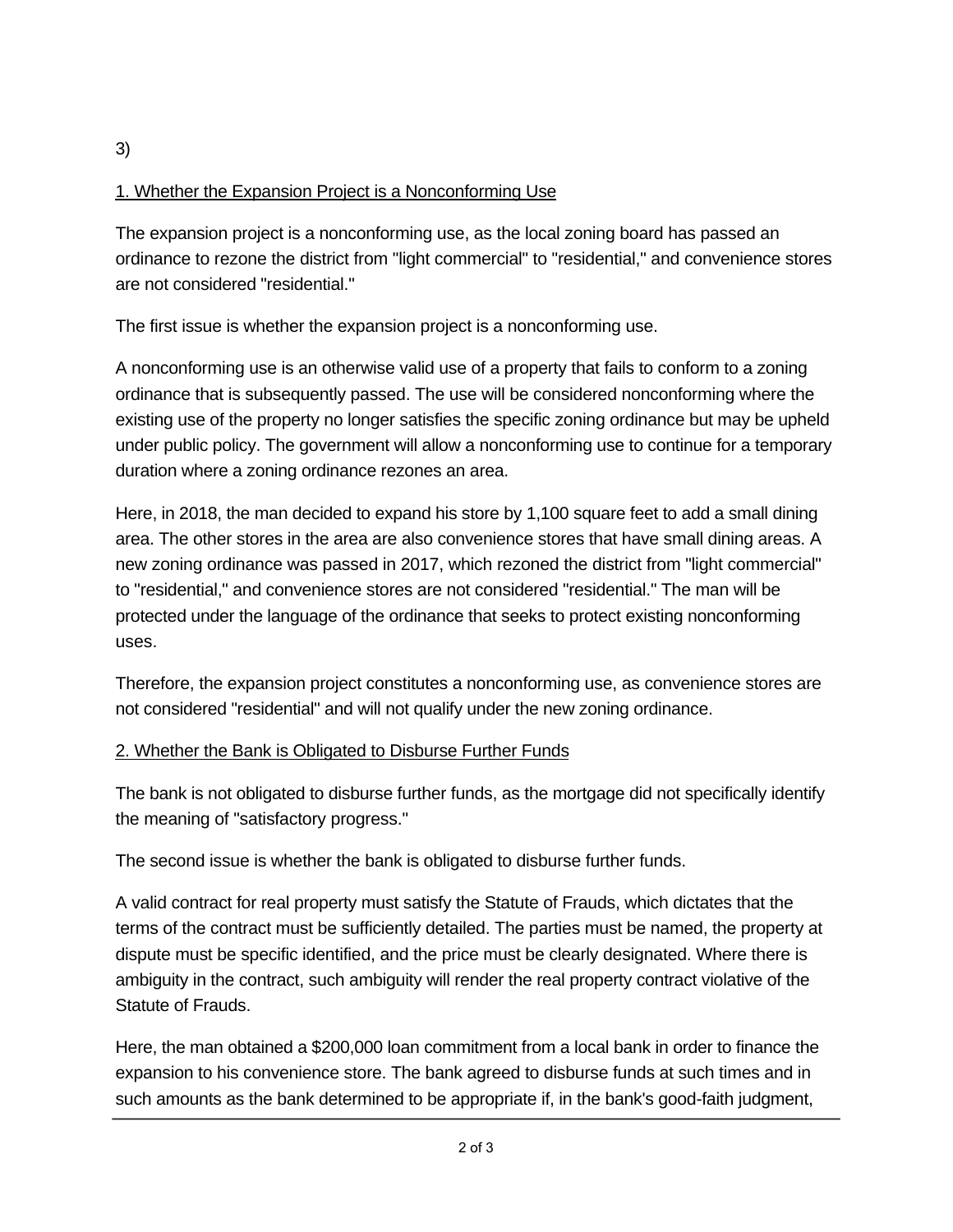there was "satisfactory progress" being made on the project. The meaning of "good faith judgment," as well as "satisfactory progress" are not specifically outlined in the contract. Where the terms are ambiguous, such ambiguity will render the real property contract violative of the Statute of Frauds.

Therefore, the bank is not obligated to disburse further funds as stipulated in the mortgage contract, as it did not specifically designate the meaning of "satisfactory progress."

### 3. Whether the Mechanic's Lien has Priority, in Whole or in Part, over the Bank's Mortgage

The mechanic's lien does not have priority over the bank's mortgage because the bank's mortgage was a properly recorded purchase-money mortgage.

The third issue is whether the mechanic's lien has priority, in whole or in part, over the bank's mortgage.

Generally, a purchase-money mortgage ("PMM") that is recorded will have superior priority over any other claim, even those that were recorded previously. A purchase money mortgage is a mortgage given to secure the repayment of a loan used to fund the property itself.

Here, the man entered into a mortgage with the bank to secure the repayment of a loan from the bank, which was to be used to add a small dining area to his convenience store. This was a purchase-money mortgage. The PMM was properly filed in the local land records office. Four weeks into the project, the plumbing subcontractor installed all the plumbing fixtures in the convenience store. When the general contractor failed to pay the subcontractor, the subcontractor filed a mechanic's lien against the man's property to secure its claim for \$20,000. Because the PMM was properly filed and recorded, it takes priority over the mechanic's lien.

Therefore, the mechanic's lien does not have priority, either in whole or in part, over the bank's superior purchase-money mortgage.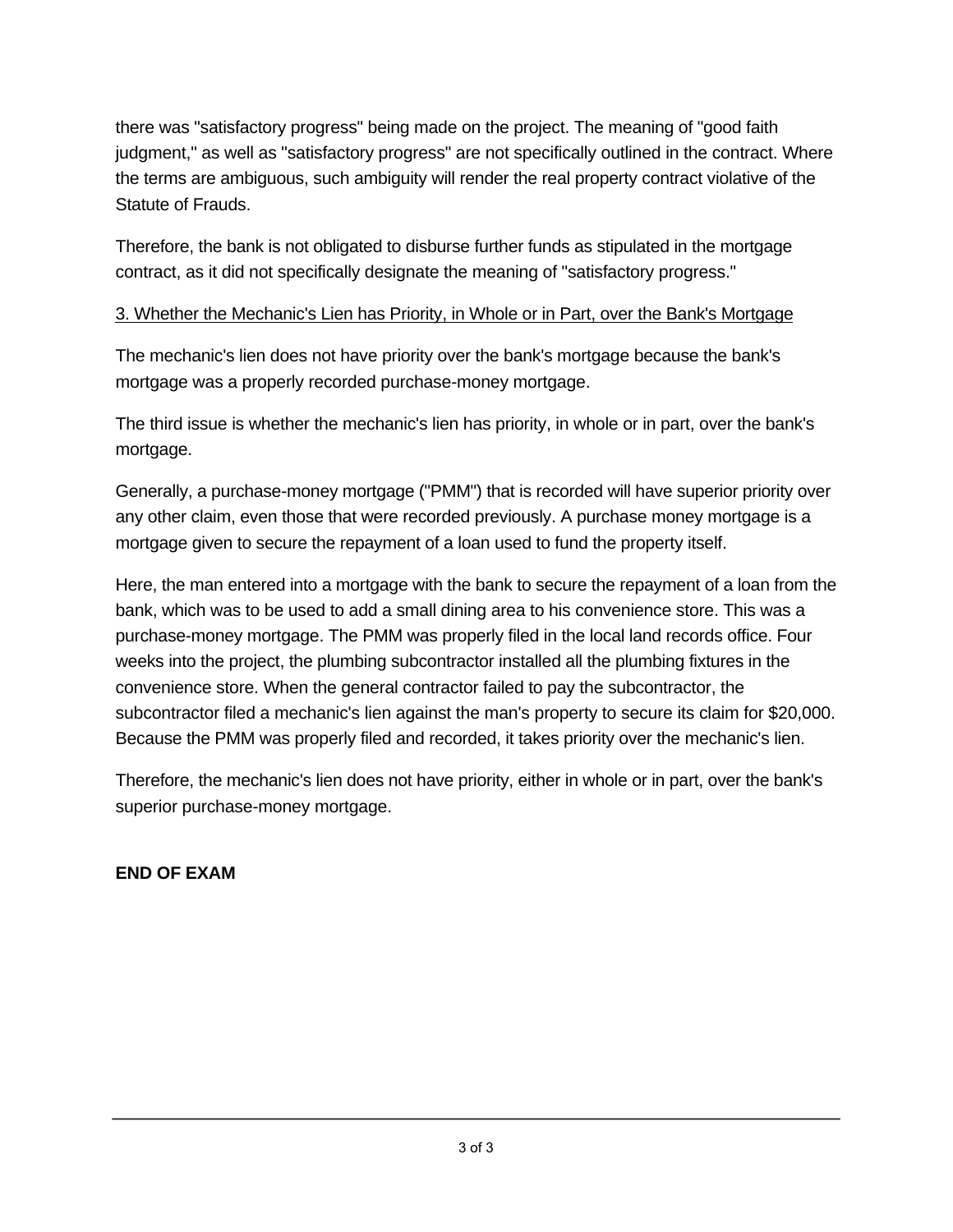| ID:        | 06007                 | (Seat #) |
|------------|-----------------------|----------|
| Question:  |                       |          |
| Exam Name: | NYSBOLE 7-24-18 6-MEE |          |

Therefore, for the foregoing reasons, the trustee violated both his duty of  $c$  care and  $\eta$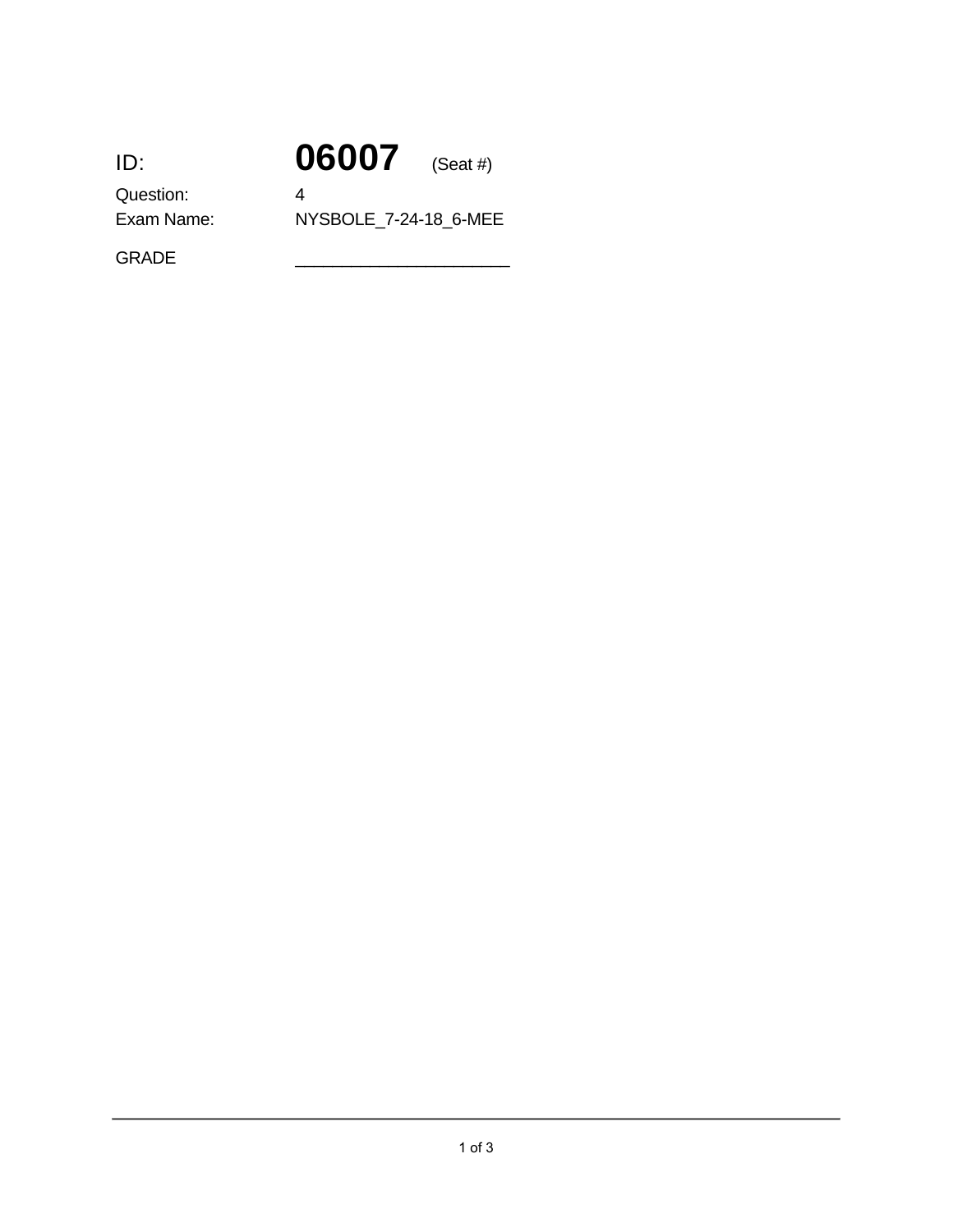# 1. Whether the Trustee Violated any Fiduciary Duties in Administering the Trust

The trustee violated his fiduciary duty of care by failing to ensure the apartment building's roof and by failing to follow the testator's instructions with respect to paying Albert all of the trust income. The trustee also violated his fiduciary duty of loyalty by commingling his assets with those of the trust.

The first issue is whether the trustee violated any fiduciary duties in adminstering the trust.

A trustee owes fiduciary duties of care and loyalty to the trust. To uphold the duty of care, the trustee must manage the trust prudently, using prudent business sense and judgment. Part of this duty of care is to diversify the trust assets, to follow the settlor's instructions, to care for the interest of the remaindermen, and so on. Where the trustee is personally responsible for a violation of the duty of care, he, not the trust, will be held financially responsible. To uphold the duty of loyalty, the trustee must not mix his personal financial interests with those of the trust, including by avoiding the commingling of his assets and those of the trust.

Here, it appears the trustee violated both the duty of care and the duty of loyalty he owed to the trust. First, he violated duty of care to care for the trust assets by failing to purchase a fire insurance policy for the apartment building's roof. Any prudent business person would understand that such a policy is a reasonable investment in protecting an asset such as an apartment building. As a result of his failure to insure the roof, the trustee ended up having to spend \$50,000 to repair the roof and charged this expense to trust income, even though the trust had liquid assets of more than \$120,000 that could have been used to pay the repair. The trustee's specific instructions were that "all trust income will be paid to my cousin, Albert, during his lifetime." Thus, by deducing the \$50,000 from the trust income, the trustee failed to follow the testator's instructions, and thereby failed in his duty of care to the trust.

Second, the trustee violated the duty of loyalty by commingling his assets with those of the trust. In 2010, when one apartment was vacated, the trustee rented the apartment to himself for \$1,300 per month. By doing so, the trustee commingled his own assets with those of the trust.

Therefore, for the foregoing reasons, the trustee violated both his duty of care and his duty of loyalty to the trust.

### 2. The Distribution of the Principal upon Albert's Death

Upon Albert's death, the trust principal should be distributed to Betty's husband.

4)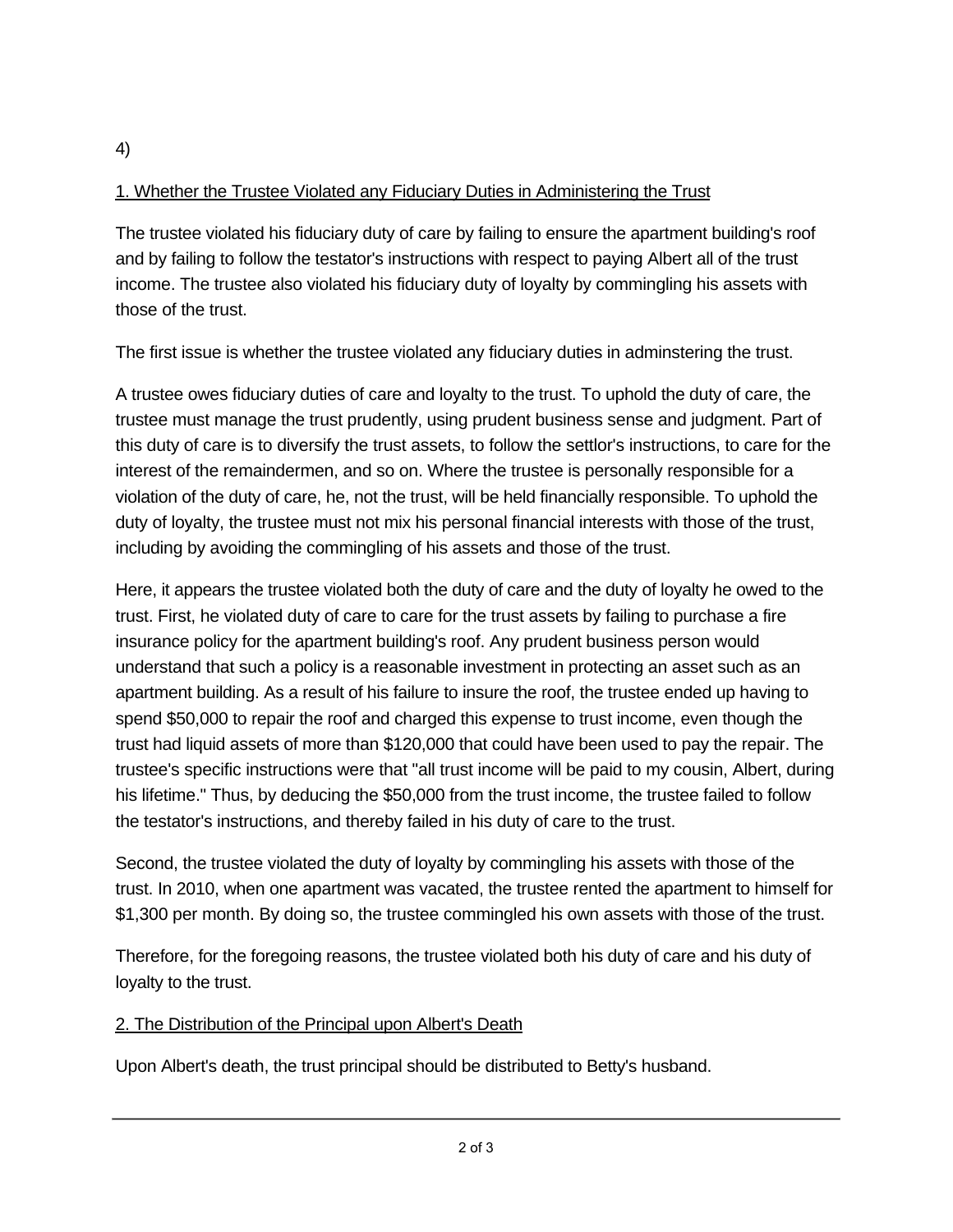The second issue is how the trust principal should be distributed upon Albert's death, given the fact that the will did not make any provision for the testator's son, as well as the fact that Betty's will left her entire estate to her husband.

Where there is a pour-over provision in a will, that provision will be valid so long as the provision clearly evinces the Testator's intent and was contemporaneous with the will. A pour-over provision is a provision in a will that directs to whom the trust assets should be distributed upon the testator's death. The law respects testators' explicit wishes, even where the testator excludes children as beneficiaries. Where a child is alive at the time that a will is executed, there will be a presumption that the testator specifically chose to exclude the child from benefitting from the will. Further, where all of the estate is left to a spouse, this will be presumed valid, as the law assumes that the spouse will incidentally care for the child.

Here, the testator left a will that said that "upon Albert's death, all trust principal will be distributed to my granddaughter, Betty," failing to make any provision for the testator's son, who was living at the time the will was executed. The son, therefore, will receive nothing, and Betty will take all of the trust principal. Because Betty died in 2013, however, we must look to Betty's will to determine how the principal should be distributed even further. Her will leaves her entire estate to her husband. Although Betty's estate would have been distributed equally between her husband and daughter had she died intestate, she did not die intestate; she had an explicit will. And because the law will presume that her husband will care for her daughter, the trust's principal will all go to her husband.

Therefore, upon Albert's death, the trust principal shall be distributed to Betty's husband.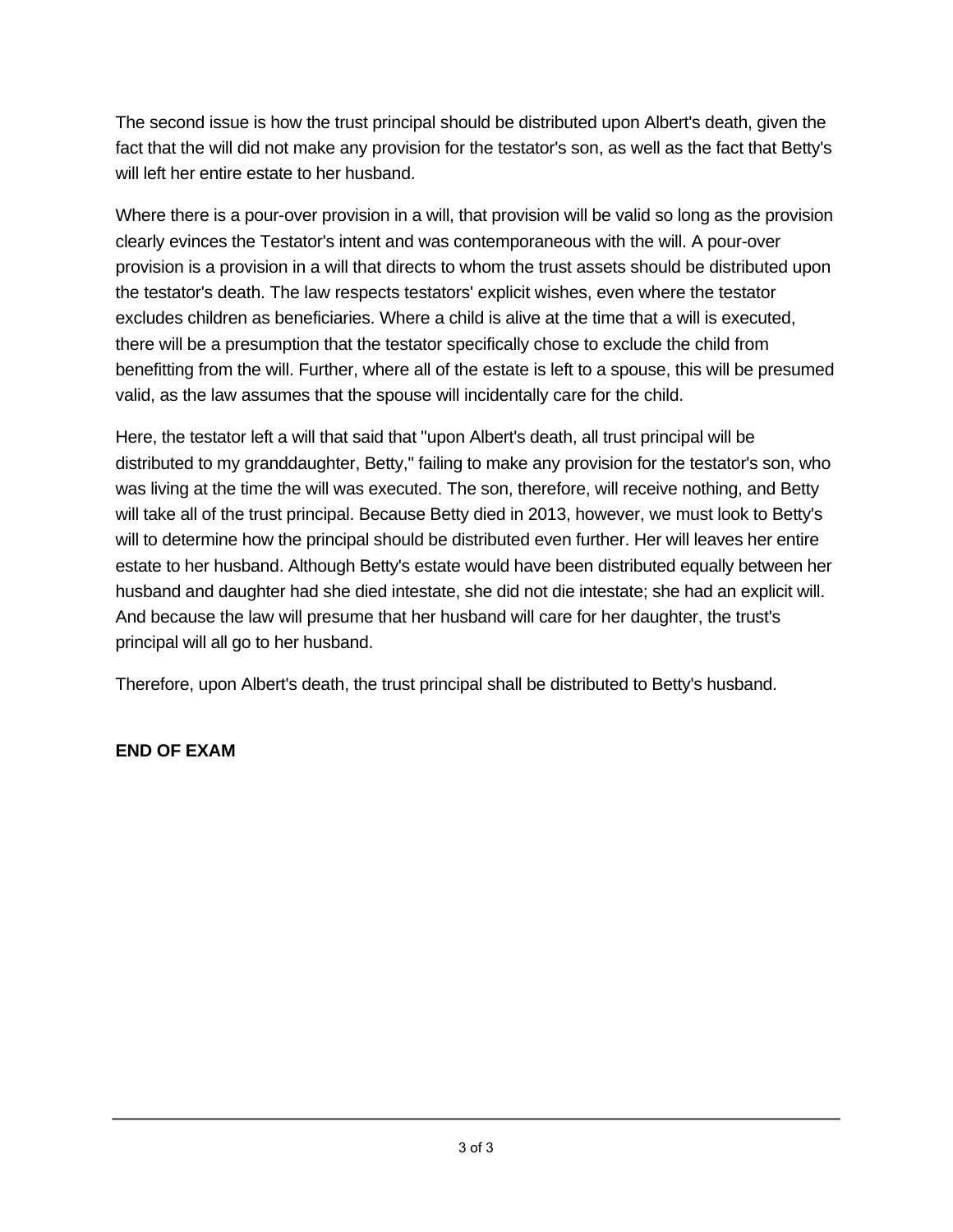| ID:        | 06007                 | (Seat #) |
|------------|-----------------------|----------|
| Question:  | 5                     |          |
| Exam Name: | NYSBOLE 7-24-18 6-MEE |          |

business record has personal experience dealing with that record.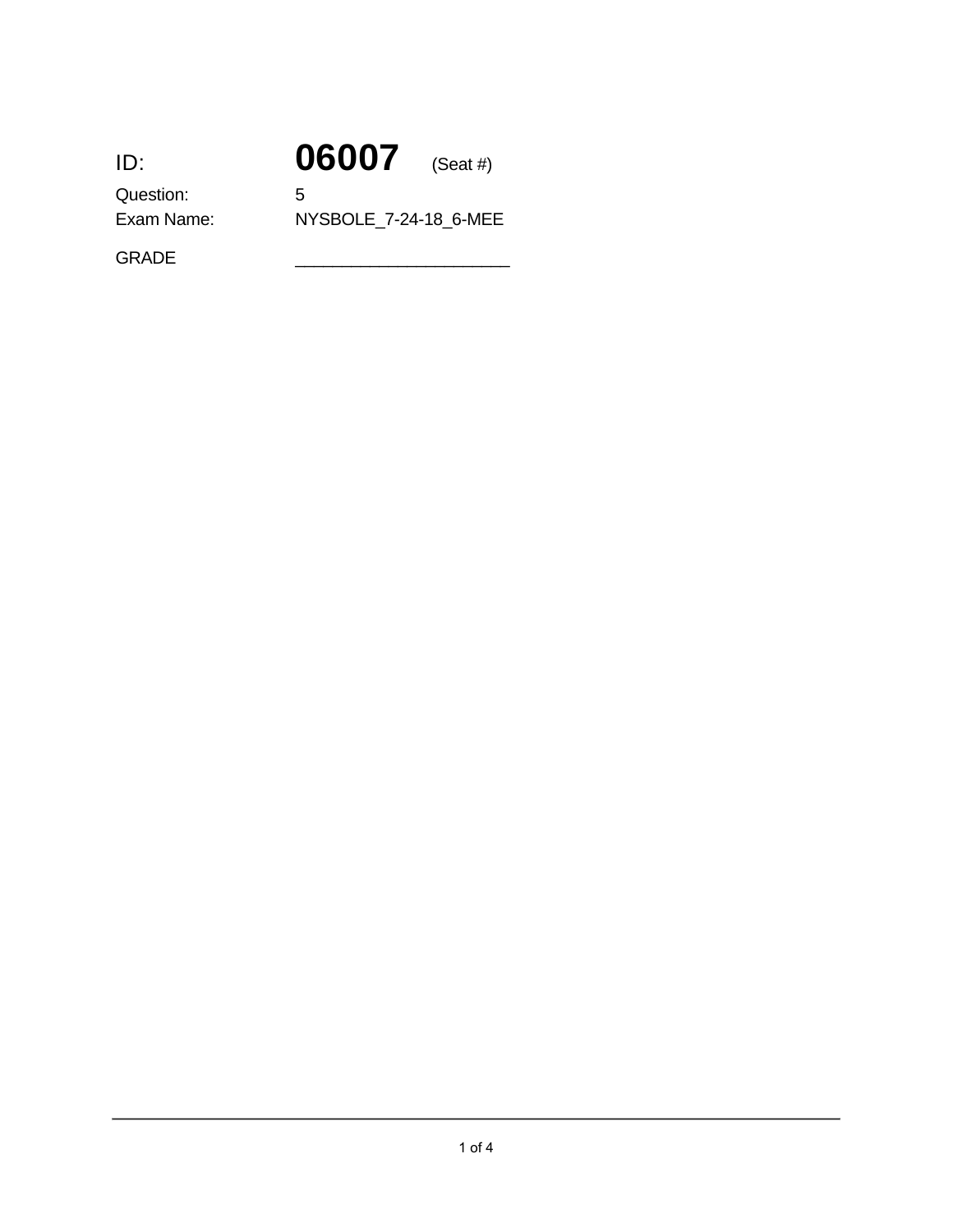### 5)

### 1. The Admissibility of the Mechanic's Testimony

The mechanic's testimony is admissible because it is directly relevant to the case.

The first issue is whether the mechanic's testimony is admissible.

Testimony will be relevant where it tends to make a fact more or less likely to be true. A witness's testimony will be relevant where it is based on his own perception and his helpful to the trier of fact.

Here, the mechanic will testify that he inspected the woman's truck a week before the accident, and at that time, the brakes on the truck were worn and in need of repair. Therefore, he ordered new parts. Whether or not the woman's brakes were in need of repair is directly relevant to the man's claim that the woman was driving her truck over the speed limit and that she could not stop the car because her brakes were defective. This is both highly relevant as to fault and valid witness testimony because the mechanic perceived the bad quality of the brakes by inspecting it himself.

Therefore, the mechanic's testimony is admissible.

# 2. The Admissibility of the Invoice for the New Parts for the Woman's Truck Brakes

The mechanic's invoice for the new parts is admissible under the business records exception to hearsay.

The second issue is whether the invoice for the new parts for the woman's truck brakes is admissible.

Hearsay is an out-of-court statement being offered for its truth. The general rule is that hearsay may not be admitted into evidence, as it presents credibility issues. However, there are numerous exceptions and exemptions to hearsay, one of which is the business records exception. Under the business records exception, a business record will be admitted into evidence where it was kept in the ordinary course of business and the person offering the business record has personal experience dealing with that record.

Here, the man's attorney seeks to offer into evidence a written invoice signed by the mechanic stating that new parts for the woman's truck brakes were ordered on December 23 and received on January 2. The invoice was found in the mechanic's file cabinet among similiar invoices for other customers. Such an invoice falls into the business records exception, as the mechanic recorded the invoice in the ordinary course of business, as evinced, in part, by the

fact that it was kept in the cabine with other similar invoices. Although the invoice would be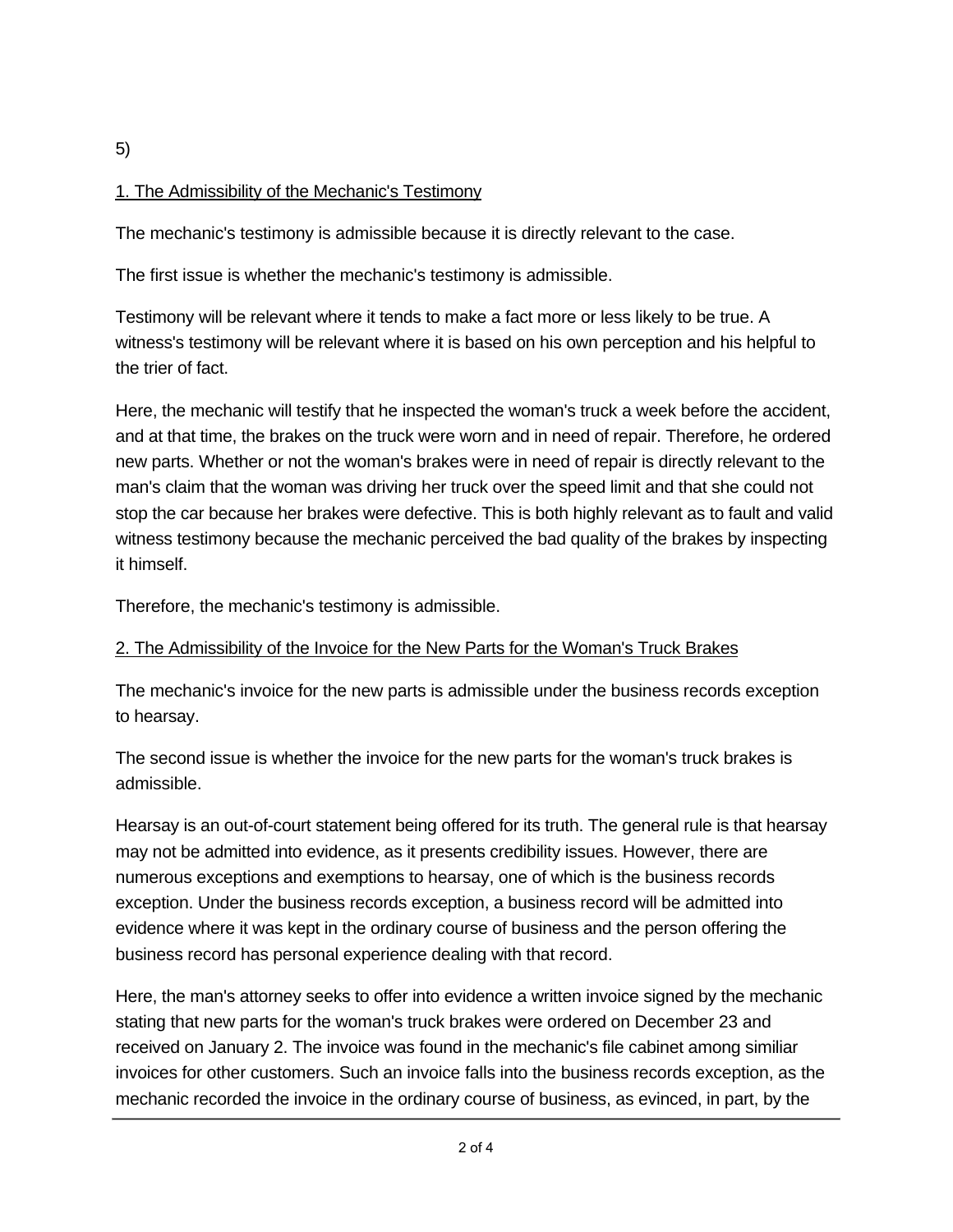fact that it was kept in the cabine with other similar invoices. Although the invoice would be hearsay because it is an out-of-court statement being offered to show that the woman's car had defective brakes, the invoice should be admitted under the exception for business records.

Therefore, the invoice for the new parts is admissible.

### 3. The Admissibility of the Doctor's Testimony

The doctor's testimony is admissible under the exception for statements offered for medical diagnosis or treatment.

The third issue is whether the doctor's testimony is admissible.

As stated above, hearsay is a generally inadmissible out-of-court statement being offered for its truth. However, one exception to hearsay is statements offered for medical diagnosis or treatment. The statements that were given must not have been incidental to the giving of treatment, but rather aimed specifically at arriving at a diagnosis or directly treating the patient.

Here, the man's attorney seeks to offer into evidence testimony by the woman's doctor, who treated the woman for neck pain after the accident, that the woman told the doctor, "I have suffered from painful arthritis in my neck for the past five years." This statement is likely admissible under the statements offered for medical diagnosis exception, assuming the the woman told the doctor about her painful arthritis as a statement offered for medical diagnosis, rather than in contemplation of litigation. Because the woman did not include facts about the accident, one could assume that the woman made the statement to facilitate the giving of medical treatment.

Therefore, the doctor's testimony is admissible under the exception for statements offered for medical diagnosis or treatment.

### 4. The Admissibility of the Roommate's Testimony

The roommate's testimony is inadmissible because it is highly prejudicial character evidence, and because a lay witness may not opine as to the ultimate issue in a case.

The fourth issue is whether the rommate's testimony is admissible.

Character evidence is generally indmissible to show that a defendant acted in accordance with some propensity at the incident at dispute. This is because such propensity evidence is highly prejudicial and likely inadmissible because under the FRE 403 balancing test, evidence is inadmissible where the evidence is so prejudicial as to render admission of the evidence substantially unfair. Moreover, a lay witness may not offer an opinion that goes to an ultimate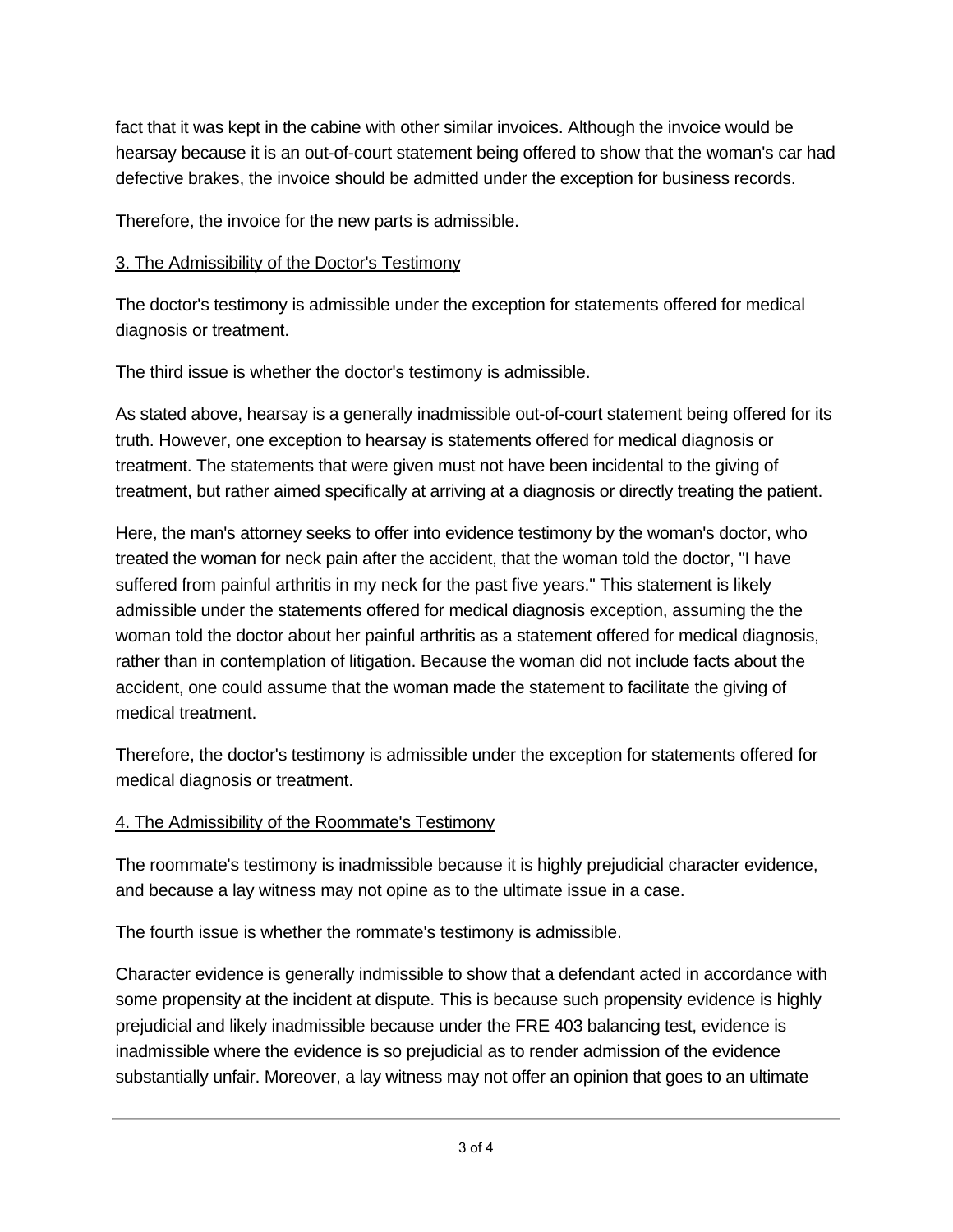issue in the case. This is distinguishable from experts, who *may* offer opinions as to ultimate issues.

Here, the plaintiff's attorney plans to call the man's roommate to testify that "[the man] is addicted to texting and never puts his phone down. He even texts while driving." This statement is *highly* prejudicial against the defendant, as it effectively tells the jury that the man was, in fact, texting on his phone when he entered the traffic circle, rendering him negligent. Generally, only the defendant may open the door as to character evidence, which the plaintiff may rebut, but here, the woman's attorney seeks to introduce this character evidence, which is impermissible. It also goes to an ultimate issue in the case--that of fault.

Therefore, because the roommate's testimony is highly prejudicial character evidence that goes to the ultimate issue in this case, it is inadmissible.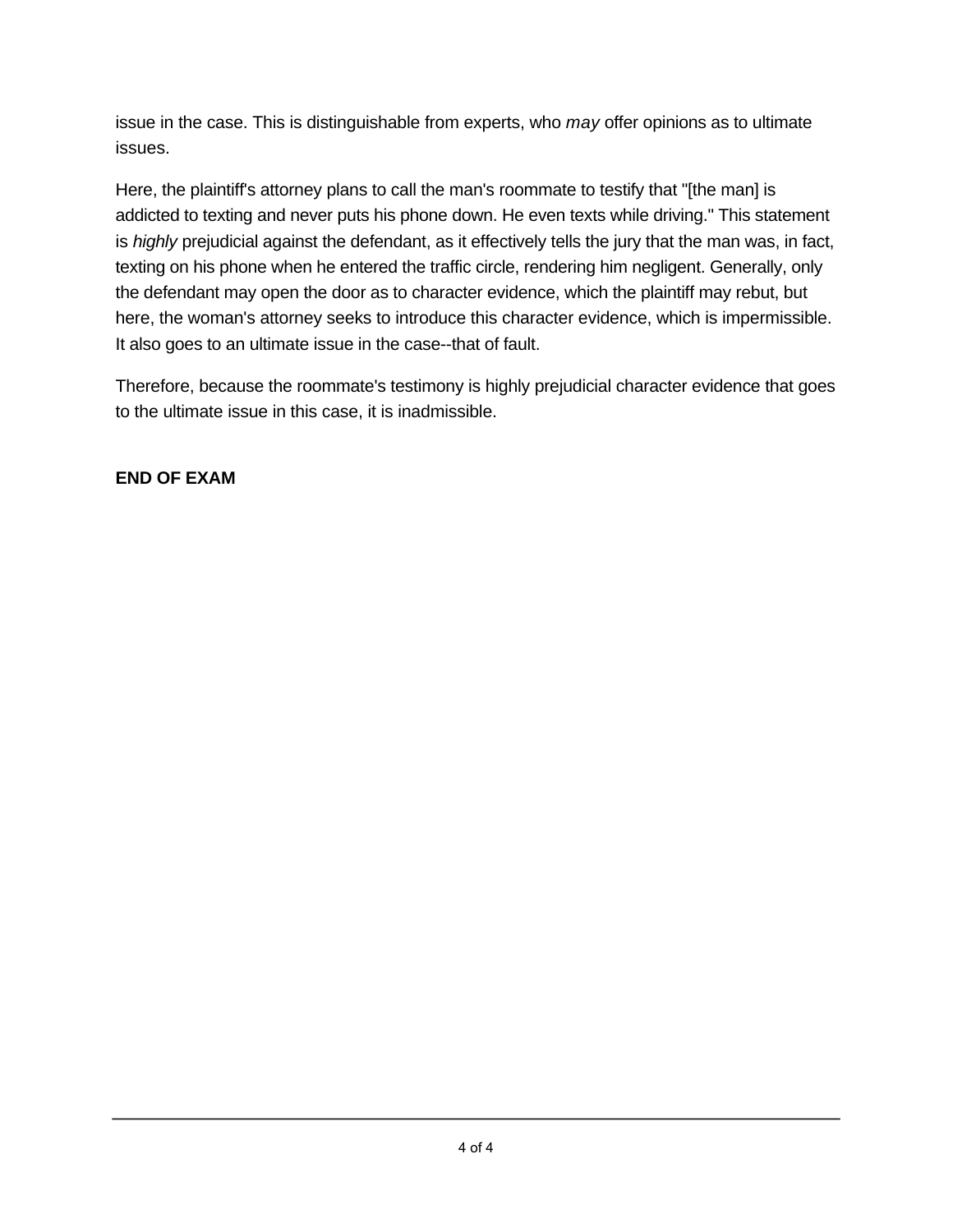| ID:        | 06007                 | (Seat #) |
|------------|-----------------------|----------|
| Question:  | 6                     |          |
| Exam Name: | NYSBOLE_7-24-18_6-MEE |          |

prudently in making business decisions on behalf of the corporation.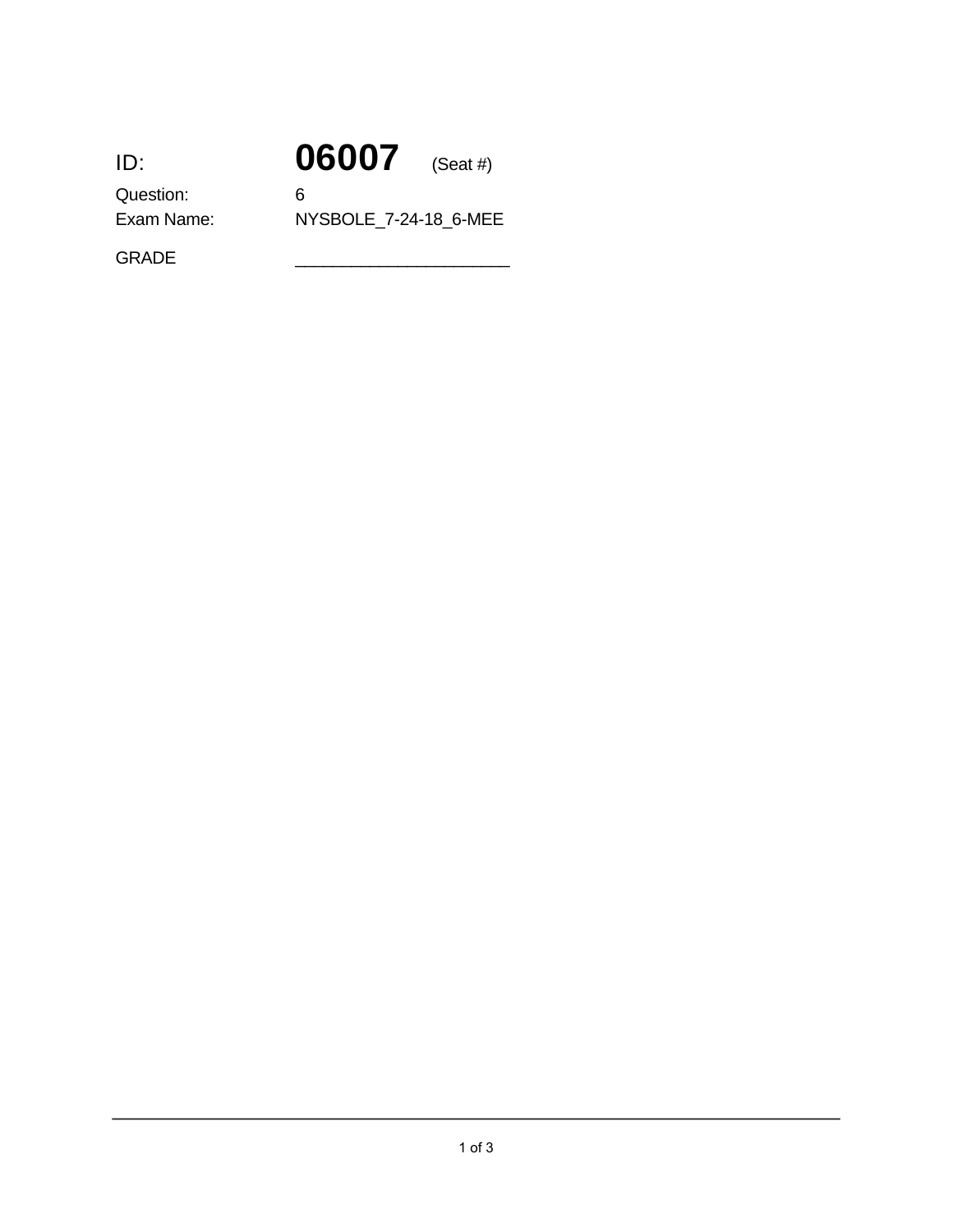### 6)

### 1. When Solar Inc. Came into Existence

Solar Inc. came into existence on November 10, the date on which the Articles of Incorporation were filed.

The first issue is when Solar Inc. came into existence.

A corporation will have come into existence on the date the Articles of Incorporation are filed, regardless of whether there is otherwise an error in the Articles.

Here, on November 10, the woman mailed to the Secretary of State X the Articles of Incorporation for Solar Inc. The fact that the woman inadvertently failed to include in the document the number of authorized shares, as required by the business corporation act of State X, as well as the Model Business Corporation Act, will not render the corporation *un-*incorporated as of that date.

Therefore, Solar Inc. came into existence on November 10, which was the date the Articles of Incorporation were filed with the Secretary of State X.

# 2. Whether the Woman is Personally Liable to the Installer on the Employment Contract That She Signed

The woman is not personally liable to the installer on the employment contract because she entered into the contract under the actual authority to do so and acted in good faith on behalf of the corporation.

The second issue is whether the woman is personally liable to the installer on the employment contract that she signed.

Generally, directors and officers of a corporation are not held personally liable for decisions made in the conduct of ordinary business and those decisions made in good faith. Further, where they have the actual and apparent authority to act, their decisions will be protected under the presumption of the business judgment rule, which presumes that directors and officers act prudently in making business decisions on behalf of the corporation.

Here, the woman, assuming that the articles of incorporation had been filed and purporting to act on behalf of the corporation, entered into a one-year employment contract with a solar-panel installer. The woman signed the employment contract as "President, Solar Inc.," which she had the actual authority to do, as the man and the woman explicitly agreed that she would be solely responsible for managing the business. The contract fell within the scope of ordinary business,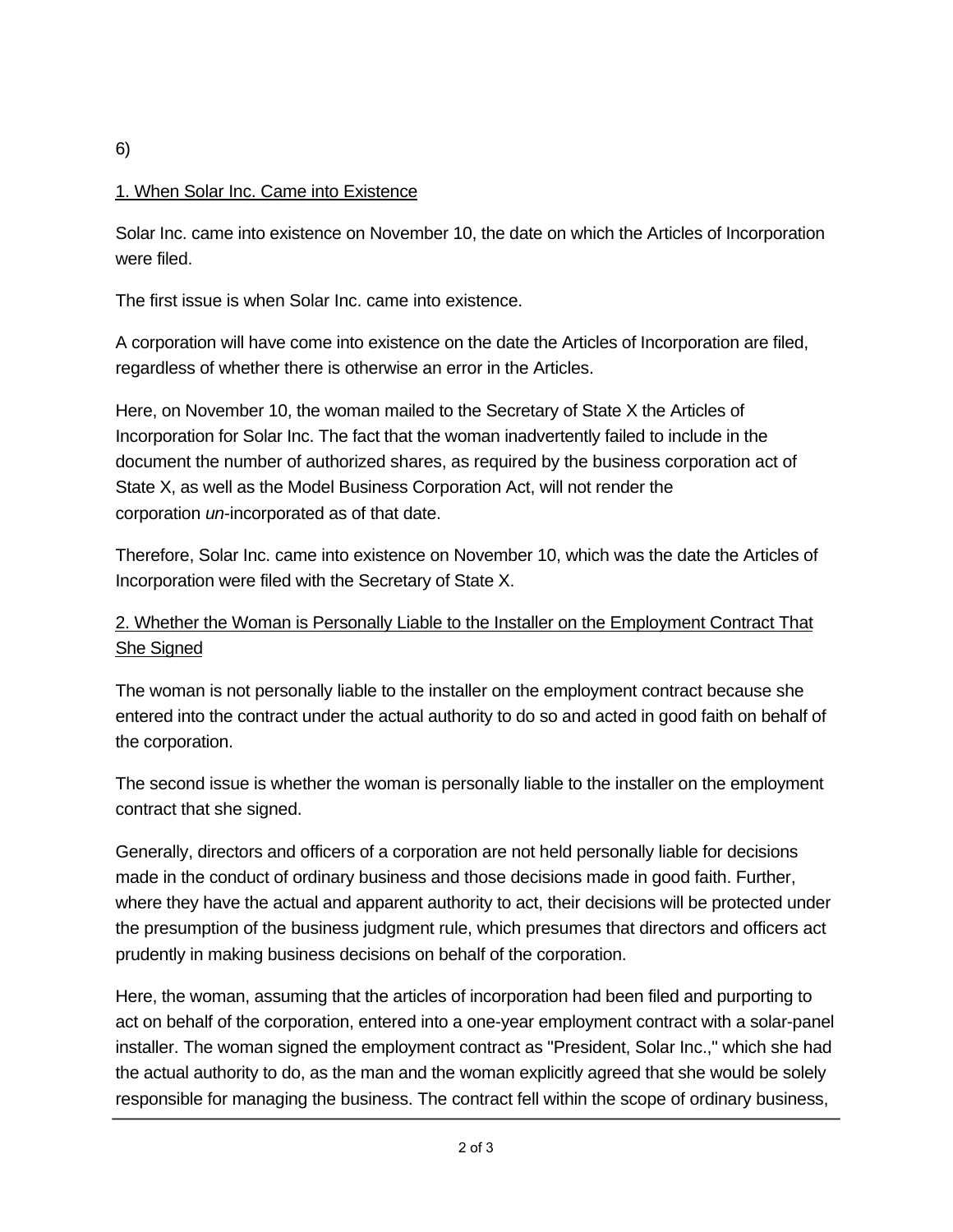as Solar Inc. was a solar-panel installation business. And, importantly, the woman entered into the contract in good faith, believin that the articles of incorporation had been filed.

Therefore, the woman is not personally liable to the installer on the employment contract that she signed because she acted under the actual authority to do so and acted in good faith.

#### 3. Whether the Man is Personally Liable to the Installer on the Employment Contract

The man may be personally liable to the installer if Solar Inc. is insolvent and the installer seeks to pierce the veil.

The third issue is whether the man is personally liable to the installer on the employment contract.

Majority shareholders do not ordinarily have duties to the corporation. However, where they carry on managerial tasks, they may be assumed to have fiduciary duties to the corporation. Further, where the corporation is insolvent, the veil may be pierced, rendering the shareholders personally liable for any outstanding debts.

Here, the man and the woman decided together to incorporate a business called Solar Inc. They were to be equal shareholders. They agreed that the woman would be solely responsible for managing the business. However, the man is an equal shareholder of the corporation. Therefore, if Solar Inc. is insolvent, the installer may pierce the veil and assert that the man is personally liable for any outstanding debts to the installer.

Therefore, the man may be held personally liable to the installer if Solar Inc. is insolvent and the installer seeks to pierce the veil to get to the man's personal assets.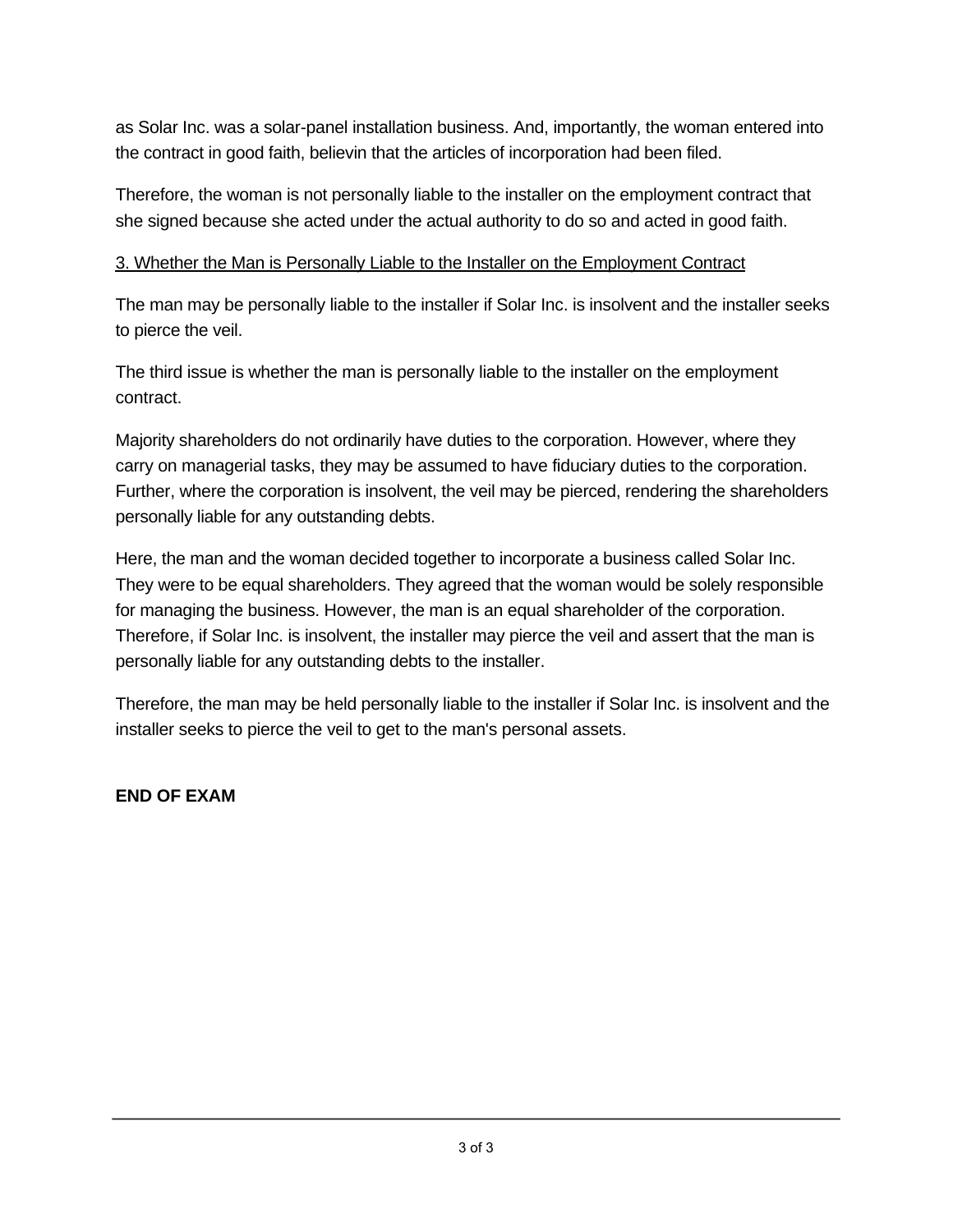| ID:        | 06007                 | $(Seat \#)$ |
|------------|-----------------------|-------------|
| Question:  |                       |             |
| Exam Name: | NYSBOLE 7-24-18 2-MPT |             |
|            |                       |             |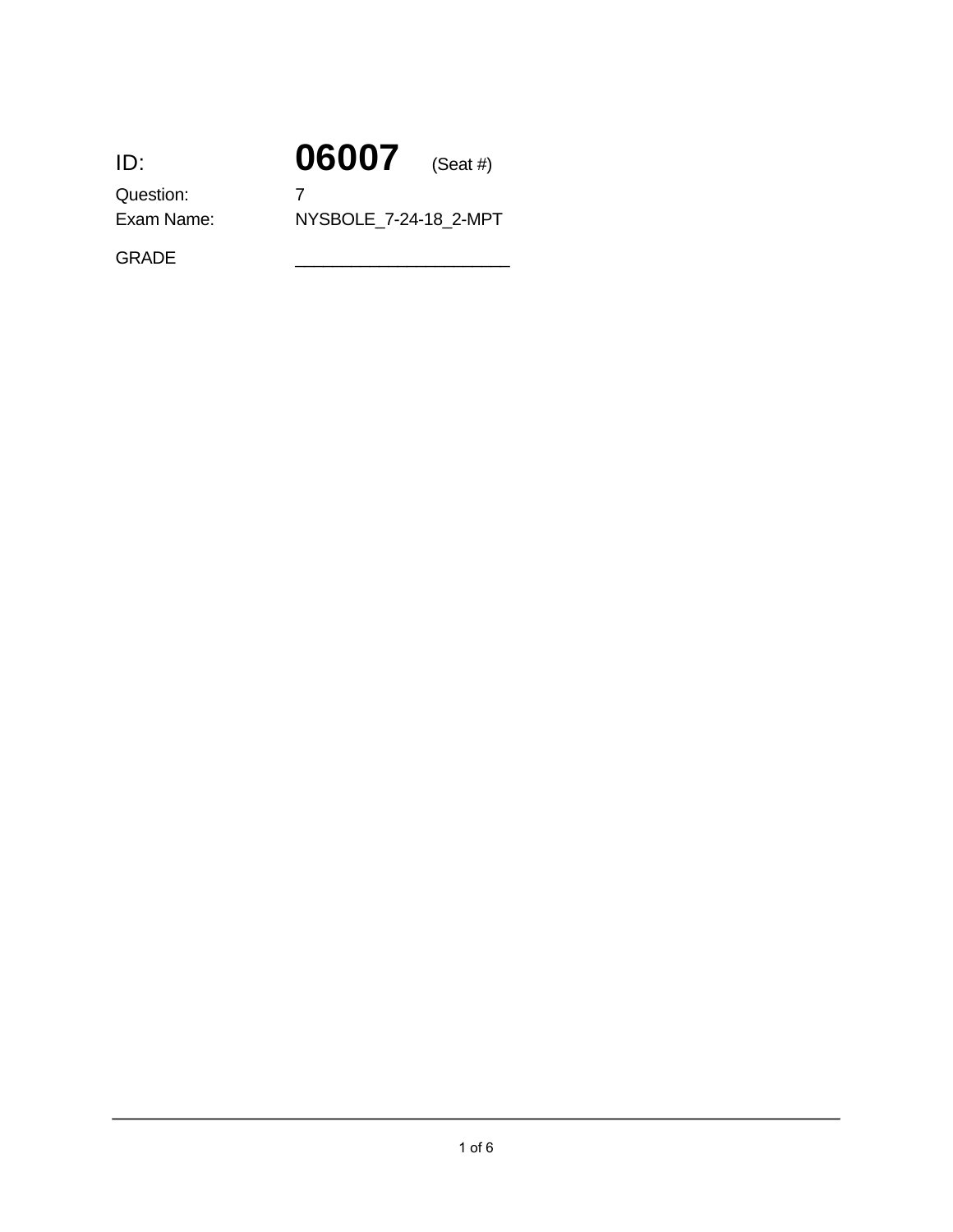7)

To: Juliet Packard

From: Examinee

Date: July 24, 2018

Re: Draft Legal Argument for *State v. Hale*, Case No. 17 CF 1204

You have asked me to prepare the "Legal Argument" portion of our brief in response to Hale's motion for a new trial. Please find it below.

## I. The Prosecution Did Not Violate *Brady v. Maryland* by Failing to Disclose Reed's Recantation Because the Prosecution Did Not Suppress the Evidence and the Evidence Was Not Material

 The prosecution asserts that it did not violate *Brady* by failing to disclose the two pieces of evidence that Hale claims should have been admitted at trial.

 *Brady* established that under the due process clause of the Fifth and Fourteenth Amendments, the prosecution must not suppress any exculpatory evidence. Later opinions established that the government's burden is to provide the defendant with all material exculpatory evidence, regardless of whether the defendant requests it. Haddon v. State. There are three components of a *Brady* violation: (a) The evidence must be favorable to the defendant; (b) the government must have suppressed the evidence, either willfully or unintentionally; and (c) the evidence must be material. This brief argues that a *Brady* violation did not occur, as the evidence was not favorable to the defendant; the government did not suppress the evidence; and the evidence was not material.

# a) The Evidence Was Not "Favorable" as It Was Not Appropriate for Impeachment and There Was No Forensic Evidence

 The prosecution did not violate *Brady*, as the evidence the defendant asserts should have been admitted was not appropriate for impeachment purposes.

 In determining whether a *Brady* violation occurred, the first element is to determine whether the evidence was favorable to defendant. Evidence which will serve to impeach a prosecution witness is "favorable" evidence. Haddon (quoting Giglio v. United States). In Haddon, the court found that the evidence consisting of police interviews with a witness, in which he gave conflicting accounts of an alleged robbery that defendant was convicted for, would have served

to impeach that witness and was therefore favorable to Haddon. It would have benefitted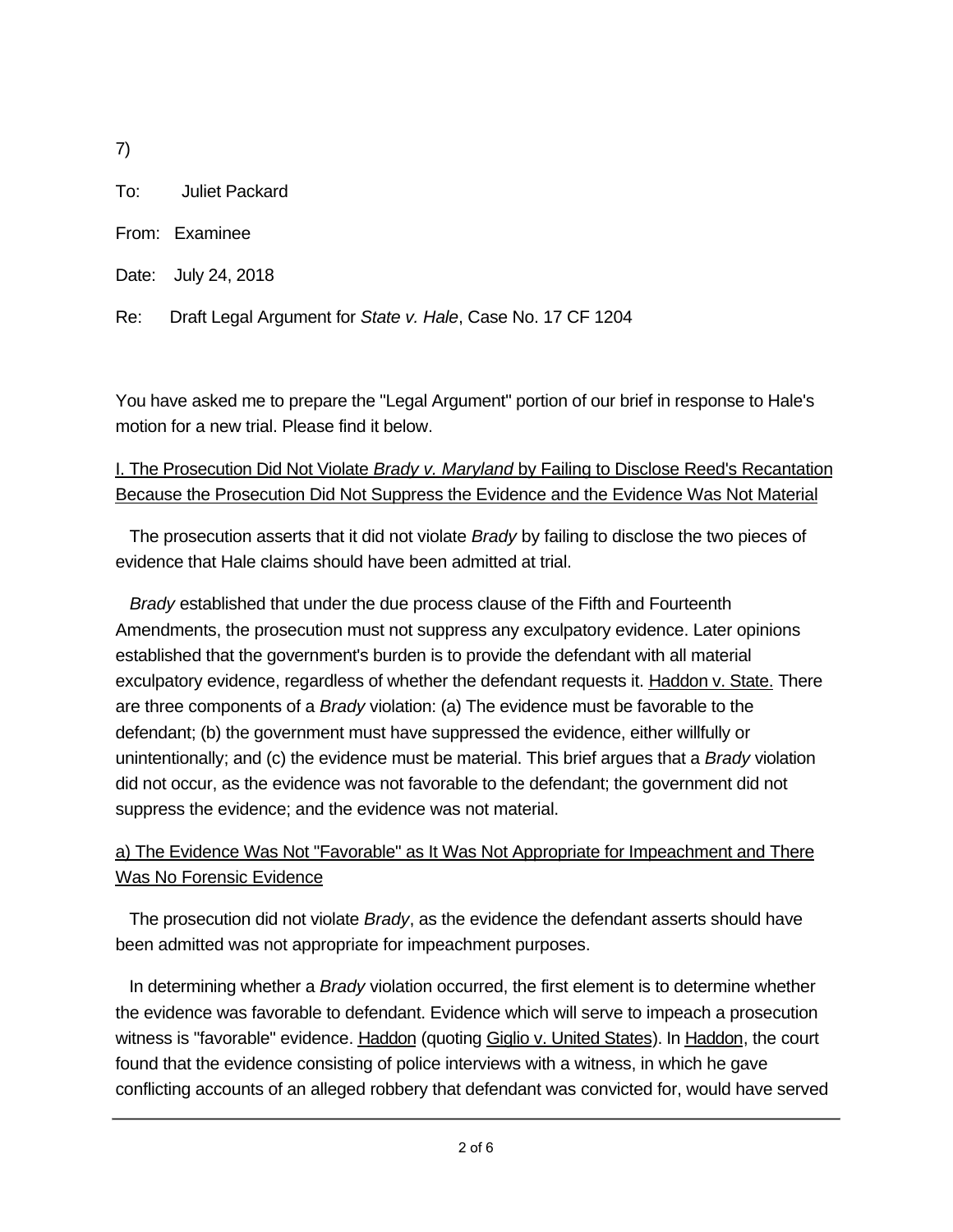to impeach that witness and was therefore favorable to Haddon. It would have benefitted defendant to have been able to cross-examine the witness about the conflicting statements. Moreover, the court found that the forensic evidence in that case would have been favorable, as as neutral fact-finder who learned that defendant's fingerprints were not found on the witness's wallet would be less likely to believe that defendant had committed the crime.

 In our case, the defense asserts that knowing that Reed, the only known eyewitness, had recanted her statement would make a fact-finder less likely to believe that Hale committed the crime. He also claims that Trumbull's statements to the EMT, in which he admitted that he was not certain who had shot him and expressed ill feelings toward Hale, were favorable to defendant and directly contradicted Trumbull's trial testimony. However, the conflicting statements in our case do not rise to the level of trustworthiness as the statements in Haddon, rendering the evidence in our case distinguishable. Neither Reed nor Trumbull were necessarily trustworthy witnesses. Reed was not particularly responsive to questioning when interviewed by the detective. Additionally, Trumbull was not a trustworthy witness, as he was convicted in Franklin of the felony of fraudulently obtaining money. Moreover, there was no forensic evidence in this case linking Hale to the crime.

 Therefore, the prosecution did not violate the first element of *Brady*, as the witnesses could not have been impeached.

b) The Prosecution Did Not, Either Willfully or Unintentionally, Suppress Reed's Recantation or Trumbull's Statements to the EMT Because the Material was Fully Available to the Defense Through the Exercise of Due Diligence and the EMT Was Not an Agency of the Government of Franklin City

 The prosecution did not violate *Brady* because it did not, either willfully or unintentionally, suppress either Reed's statement or Trumbull's statement.

 Under *Brady*, it does not matter whether the suppression was intentional; *Brady* violations occur whether the suppression was intentional or inadvertent. When the prosecution has adopted an open-file policy, "it is especially unlikely that counsel would have suspected that additional impeaching evidence was being withheld." Haddon (quoting Strickler). In determining whether the evidence was "suppressed," the court must consider whether the evidence was in the "possession" of the government. Capp. Evidence can be in the "possession" of the government even if it is unknown to the prosecutor.  $\mathbf{d}$ . If the evidence is in the possession of the investigating police department or another government entity involved in the investigation or prosecution, the evidence will be deemed to be in the possession of the government.  $\underline{Id}$ . (quoting Kyles v. Whitley). However, there is a limit to this rule: If a government agency was not involved in the investigation or prosecution of the defendant, its records are not subject to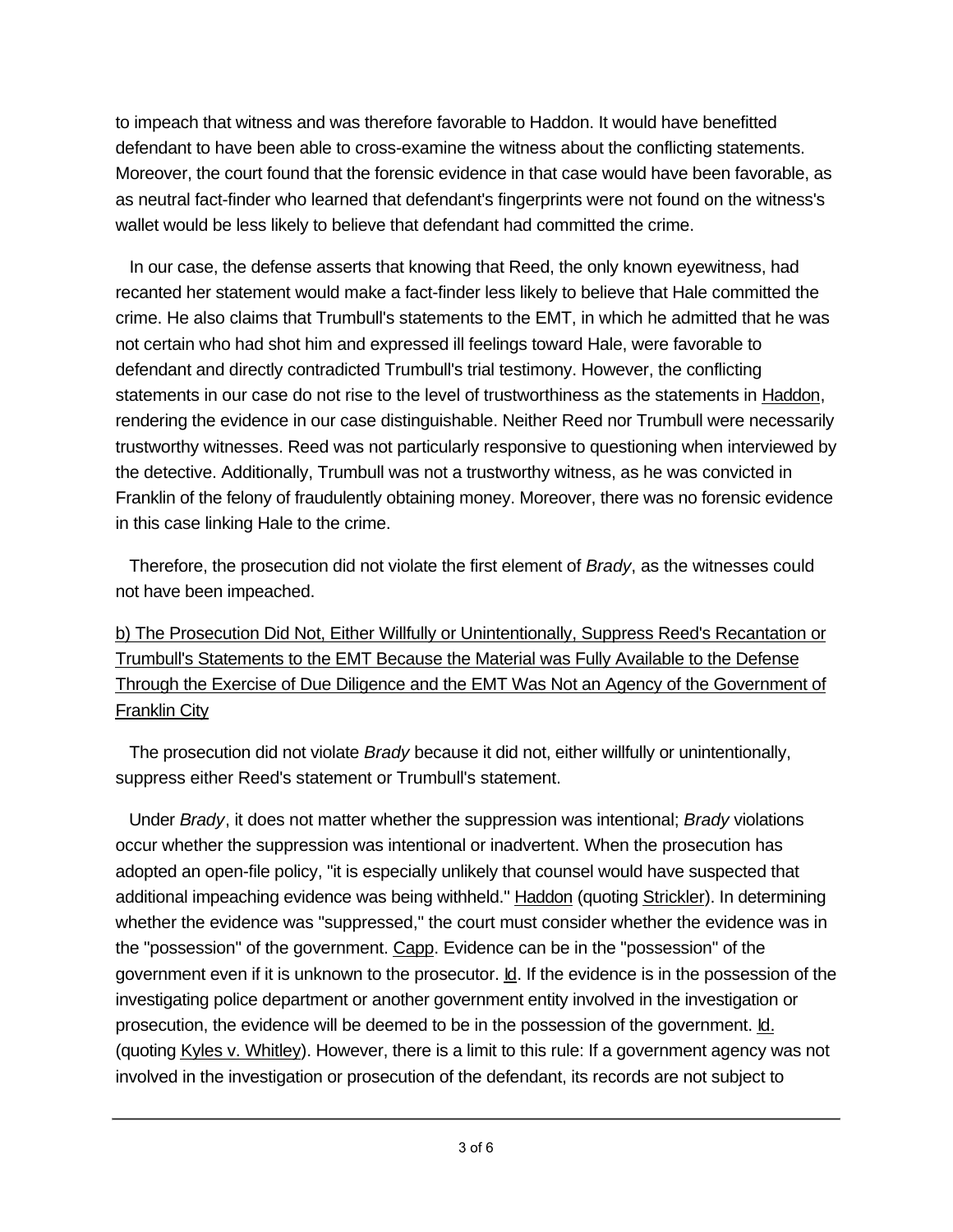#### disclosure under *Brady*.

 Here, in our case, the prosecution was not in "possession" of either Reed's statement or Trumbull's statement. First, the defense asserts that the evidence of Reed's recantation was in the possession of the prosecution because it was held by Detective Jones, and that his possession of the evidence is considered to be the possession of the government. The prosecution rejects this argument. In Capp, the court opined that a prosecutor is not required to furnish a defendant with *Brady* material if that material is fully available to the defense through the exercise of due diligence, as was the situation in that case. Here, the detective was on medical leave when the prosecutor's office requested information from his file. Assistant District Attorney Lucy Beale did not know about the information about Reed's statement until after trial, despite the fact that she asked the police department for the file in advance. There was no information about Reed's statement in the file that she received from the police. As the defense asserts, it is true that the prosecution's office has an "open file" policy. However, as the court in Capp argued, a prosecutor is not required to furnish a defendant with readily available *Brady* material, as was the case here.

 Second, the defense asserts Trumbull's statements to the EMT was in the government's possession, as the ambulance service is an agency of the government of Franklin City. The prosecution rejects this conclusion as well. In Capp, the court found that because the role of the hospital was to treat patients, not to investigate crime, the government did not actually "possess" the records that were housed at the county hospital, meaning there was no suppression of evidence. Moreover, the limit to the *Brady* rule applies here: If a government agency was not involved in the investigation of the defendant, its records are not subject to disclosure. Similarly, in our case, the role of the EMT for the Franklin City ambulance service is to treat patients, not to investigate crime. Just because the EMT helped transport Trumbull to the Franklin City Hospital, and just because Trumbull blurted out a statement during this transport does not mean that the government thereby "possesses" such a record. The finding in Capp definivitely supports this conclusion.

## c) The Prosecution Did not Violate *Brady* Because the Evidence Hale Points to Was Not Material

The prosecution did not violate *Brady* because the evidence was not material.

 Evidence will be considered material where, had the jury been provided with the evidence, there is a reasonable probability that the result would have been different. The state's obligation is not a piecemeal obligation; rather, it is a cumulative obligation to divulge all favorable evidence. Haddon. The Franklin Rule of Criminal Procedure 33 further provides that the court may vacate any judgment and grant a new trial if an error during or prior to trial violated a state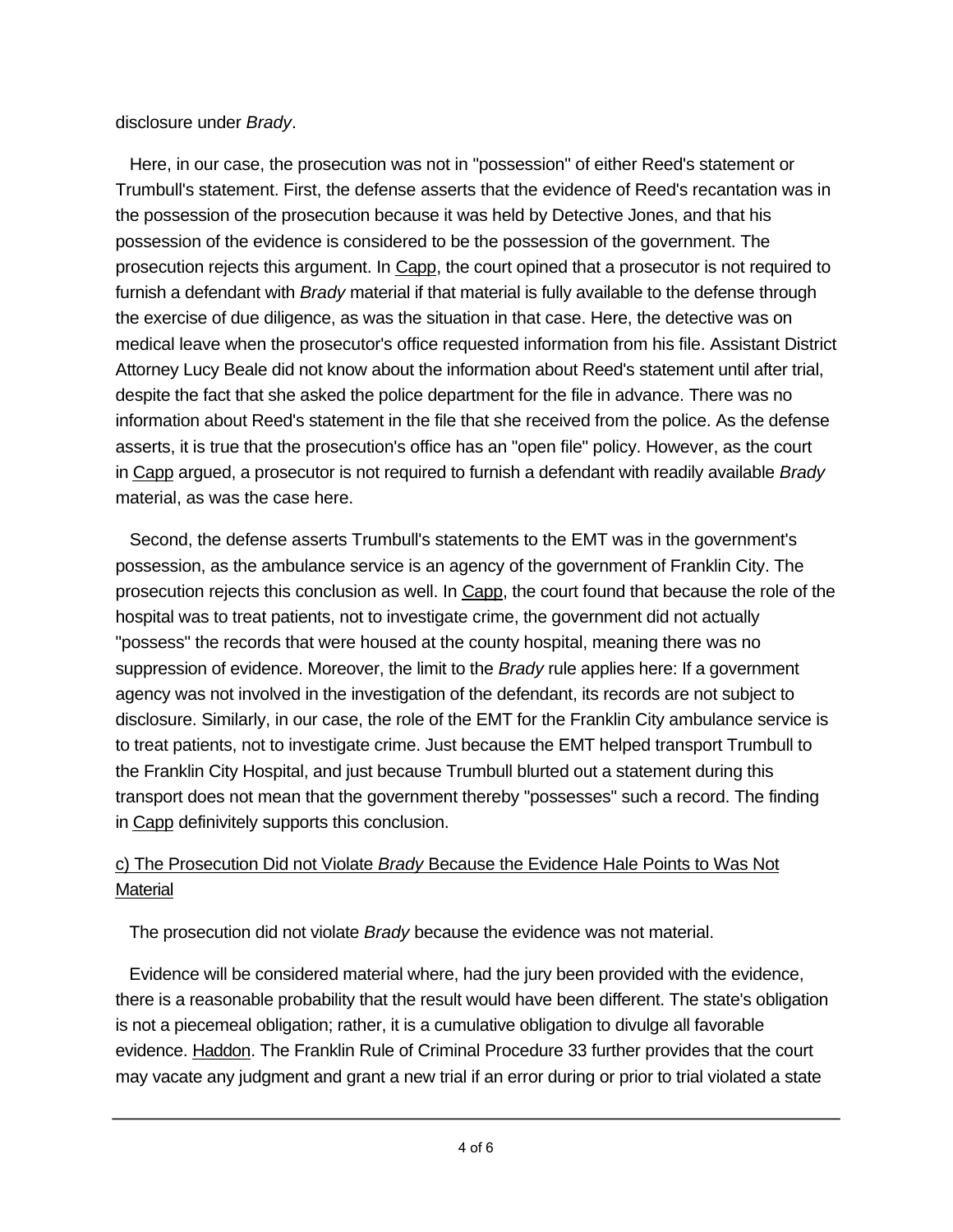or federal constitutional provision, statute, or rule, and if the defendant was prejudiced by that error.

 Although the defense asserts that there is more than a reasonable probability that the result at trial would have been different had the defendant been given all of the suppressed evidence, the cumulative evidence in this case suggests otherwise. Because there was no violation of any rules, as stipulated in Franklin Rule of Criminal Proceudre 33, the court just not vacate this judgment.

# II. Under Franklin Rule of Evidence 804, Hale is Not Entitled to a New Trial, as He Was Not Clearly Prejudiced by Error, as He Was Barred from Asserting the Spousal Testimonial Defense

 Next, Hale is not entitled to a new trial, as he was not prejudiced by the admission of Reed's statements.

 Rule 804 of the Franklin Rules of Evidence ("FRE") provides that certain hearsay evidence may be admissible if the witness is unavailable. An example of such a witness is one who claim spousal privilege. FRE  $804(a)(1)$ . The next step in the analysis is determining whether any of the hearsay statements qualify under any of the exceptions under 804(b). FRE 804(b)(6) allows for the admission of a hearsay statement which is "offered against a party that wrongfully caused--or acquiesced in wrongfully causing--the declarant's unavailability as a witness, and did so intending that result." The Rule requires that the conduct causing the unavailability was wrongful, but it does not require that the conduct be criminal.

 In Preston, the court found that defendant did not marry the witness with the intent to enable him to claim spousal privilege, thereby preventing his wife from testifying against him. The evidence suggested that defendant and his wife were engaged to be married when the theft occurred and had set a date for the wedding. Their marriage appeared in the "normal course of events." Preston. The court pointed out that a court's finding of wrongful causation must be rooted in facts establishing that a significant motivation for the defendant's entering into the marriage was to prevent his or her spouse from testifying, and in that case, there was no such evidence.

 Here, unlike in Preston, the facts surrounding Hale's marriage to Reed provide sufficient indicia that the marriage was not in the "normal course of events," suggesting that Hale in fact married Reed with the intent of enabling him to claim spousal privilege and of preventing his wife from testifying against him. Hale proposed to Reed on July 25, 2017 and they married on August 25, 2017. The incident happened just several weeks prior, on June 20, 2017. When Detective Mark Jones interviewed Reed, she told him, "He just told me to tell you that he didn't do it." She did not make eye contact with the detective, appeared to be nervous, and did not give

a conclusive answer when the detective asked her when the detective asked her when  $\alpha$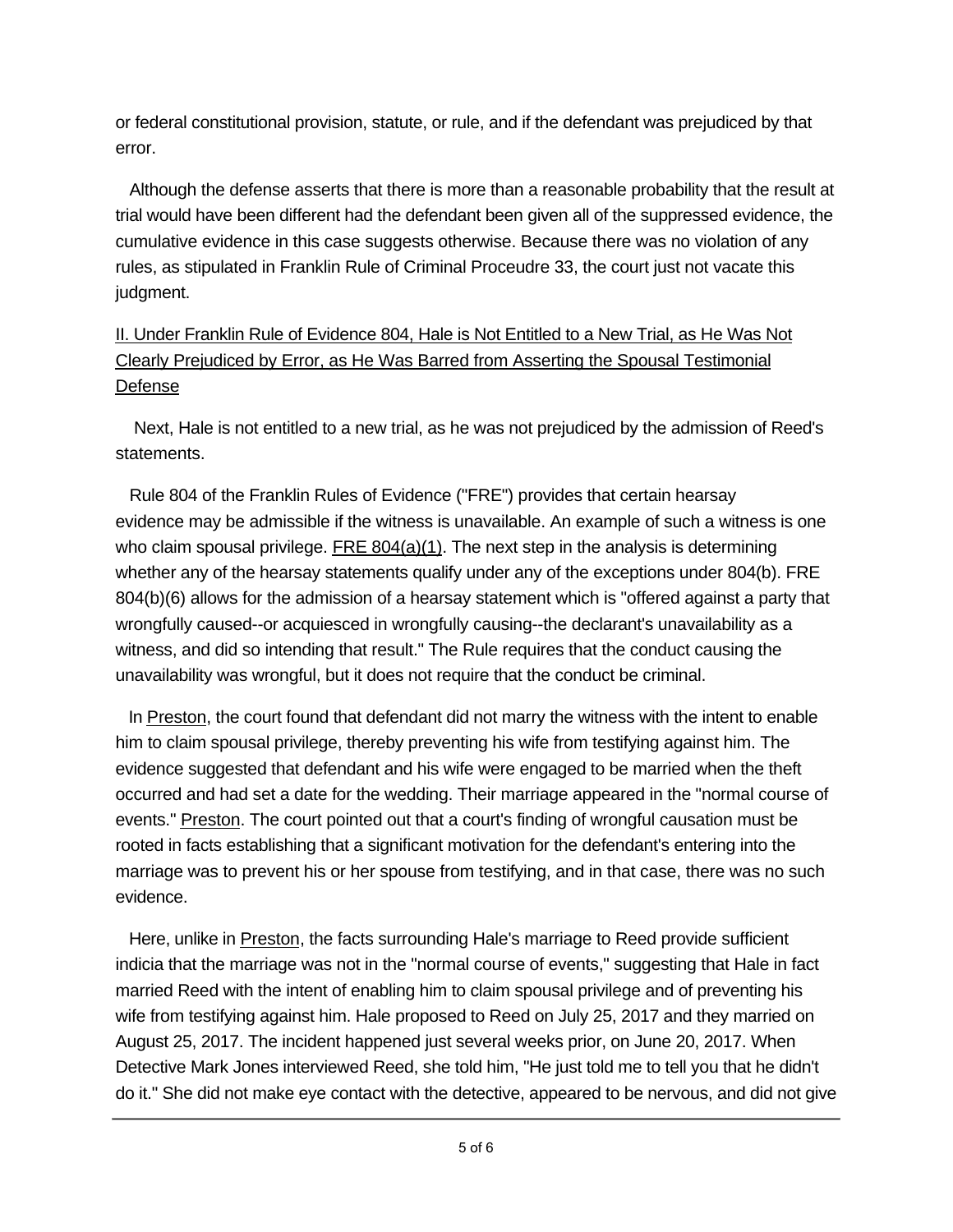a conclusive answer when the detective asked her whether she was afraid of her husband Although Reed states that Hale married her because he loves her, he also told her that he wanted to marry her quickly before the trial started and that it would be hard for them to stay together if she testified against him. She is unsure whether he would really love her due to her testifying. We are also aware that Hale threatened to leave her if she testified.

 The defense asserts that the marriage was a loving one. The couple dated for four years and seven months. However, as the court asserted in Preston, a finding of wrongful causation must be rooted in facts establishing a significant motivation, and the facts here, those of a rushed proposal and marriage, threats by Hale to Reed, and Reed's own uncertainty as to whether Hale would stay with her if she were to testify, all point in favor of wrongful causation.

 Therefore, the admission of Reed's testimony was not prejudicial, and Hale is thereby not entitled to a new trial.

### **Conclusion**

 For the foregoing reasons, Hale's claims will not succeed and he should not be afforded a new trial.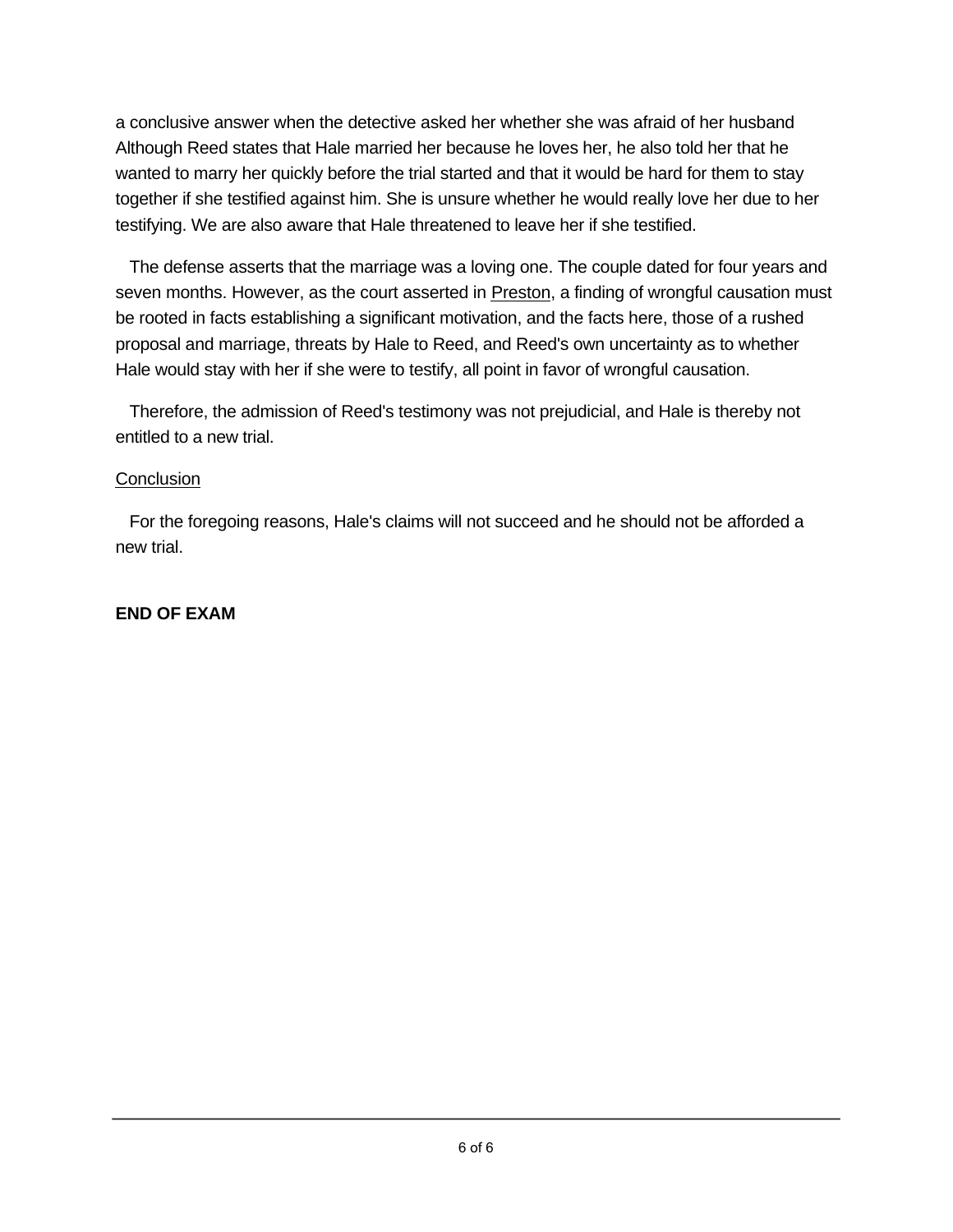| ID:        | 06007                 | $(Seat \#)$ |
|------------|-----------------------|-------------|
| Question:  | 8                     |             |
| Exam Name: | NYSBOLE 7-24-18 2-MPT |             |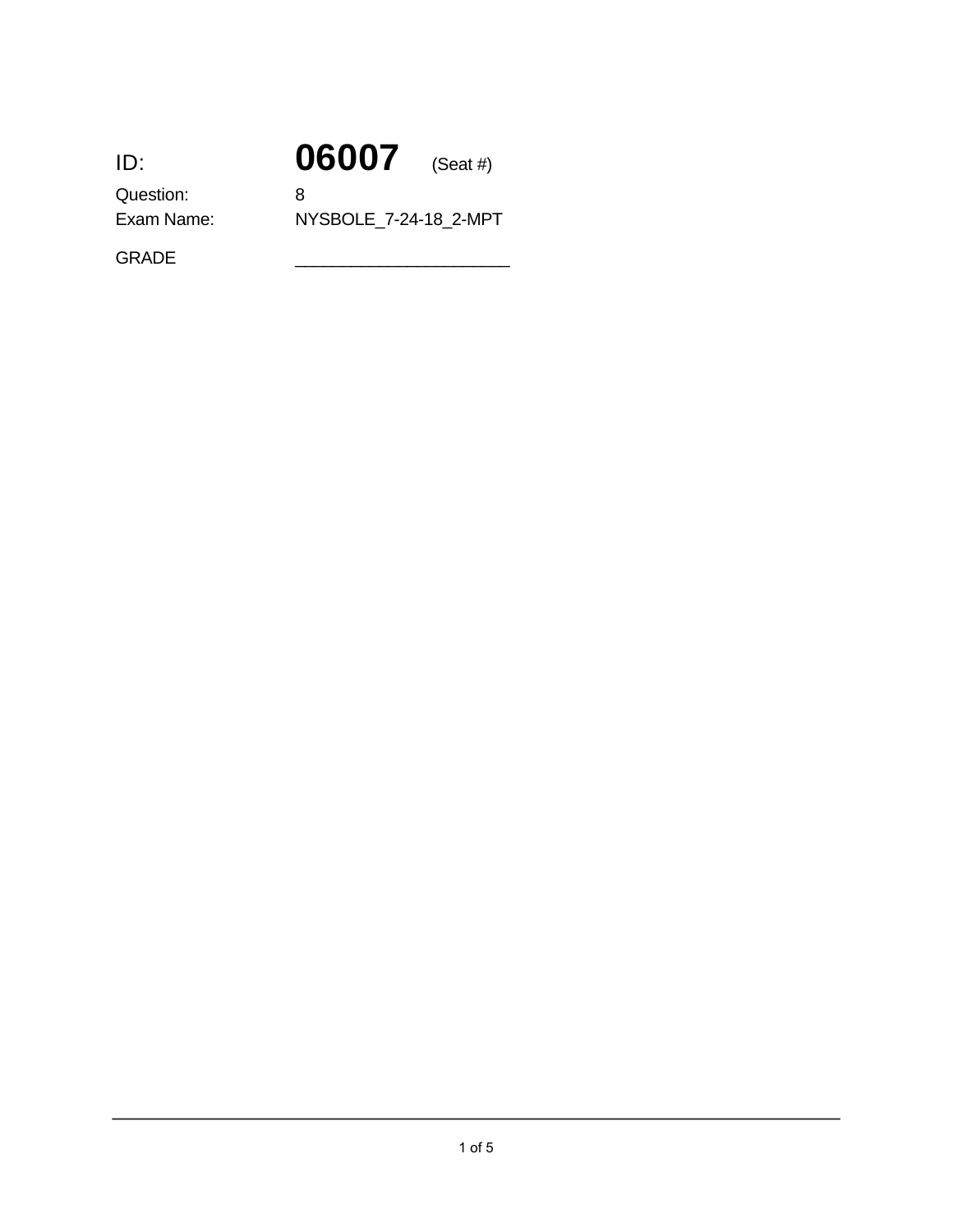8)

To: Abraham Ringer

From: Examinee

Date: July 24, 2018

Re: Rugby Owners & Players Association - Draft Articles of Association

You have asked me to draft provisions of the Rugby Owners & Players Association's ("ROPA") Articles of Association. Please find such language and accompanying explanations below.

## ARTICLE IV - BOARD OF DIRECTORS

**Language**: SECTION 1. GOVERNMENT. The government of the Association shall be vested in, and its affairs shall be managed by, a Board of Directors, consisting of [sixteen directors, eight directors representing the class of owners, and eight directors representing the class of players], who shall represent each class of members as follows: [Each team will name a representative to sit on the board. The players will be represented by the union liaisons.]

**Explanation**: As set forth in the client interview, the two entities have prioritized equal control between the two classes of members, the owners and the players. The entities seek to structure the organization such that they are required to cooperate. This entails requiring that each class of members has an equal number of seats on the Board of Directors, such that they can protect each side against unilateral action by the other. Fischer suggests that each team will name its own person to sit on the board, and Peters suggests that the players are afforded the same number of seats as the owners. As there are eight teams, this renders sixteen directors the most appropriate number of directors on the board.

Note that Franklin law requires a minimum of three directors for the association's board of directors, and boards usually have an odd number of directors in order to prevent a voting deadlock. However, when more than one class of members is represented on a board, as is the case with ROPA, an even number of directors for each class may be named. This may lead to a deadlock in voting, however, this may also be beneficial insofar as it will encourage cooperation among the various classes, as the board would not otherwise be able to take action. This is in line with the clients' wishes to maintain equanimity between the owners and the players. The clients do not desire to appoint a disinterested director.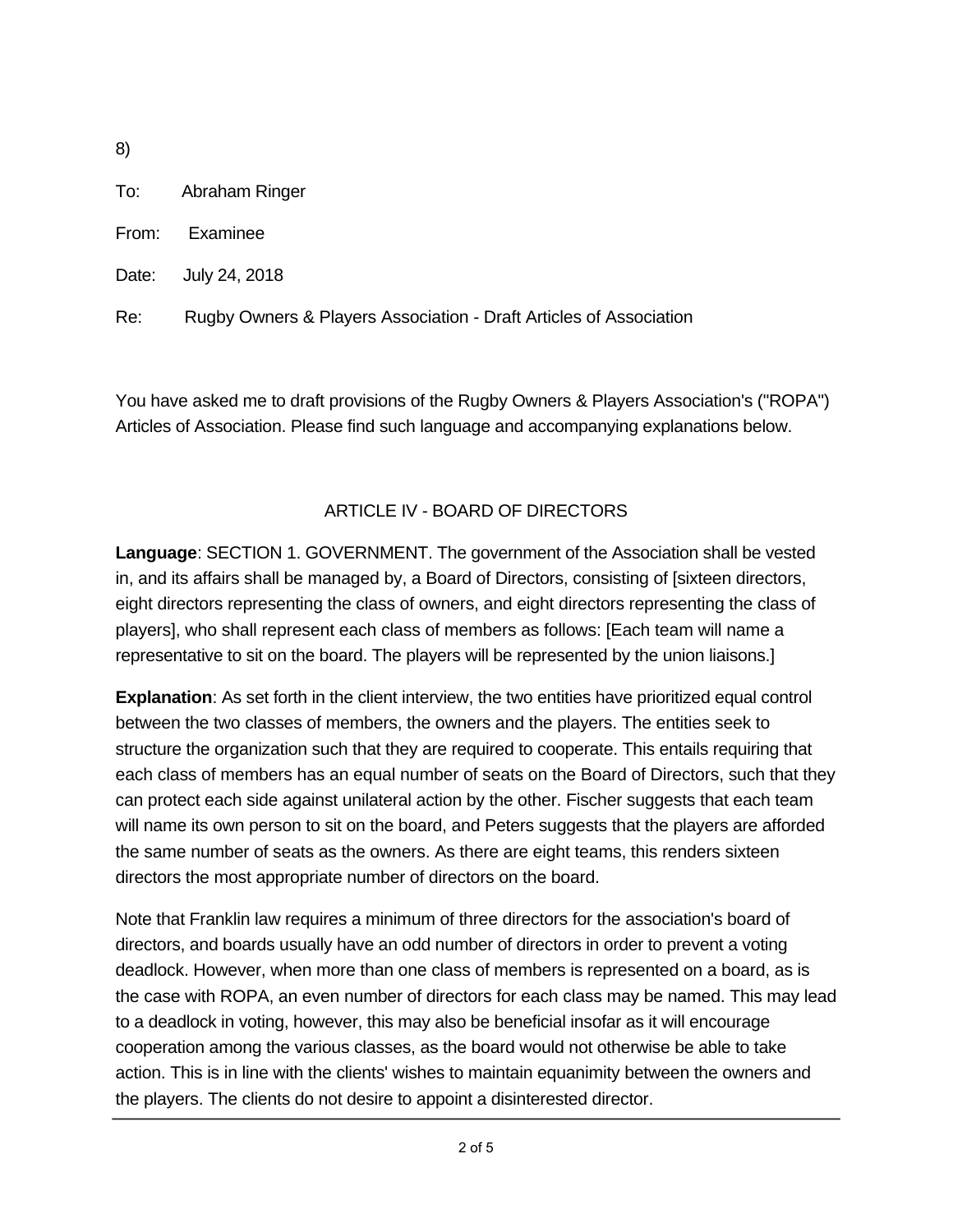**Language**: SECTION 5. VACANCY IN BOARD OF DIRECTORS. [Each seat on the board of directors will continue in his or her position until a change in position renders that seat vacant. This will apply to both classes of members. In case of vacancy, each class will fill the vacancy with members of their own class.]

**Explanation**: We have some flexibility with respect to how ROPA may handle vacancies in the board of directors. These may be filled in a number of ways, including allowing each class of members or directors to fill vacancies in that class.

## **Language**: SECTION 6. MEETINGS OF THE BOARD.

b. Quorum: **Language**: A quorum of a majority of board members present and voting is required to take any action.

**Explanation**: Franklin law provides that a quorum of a majority of board members is necesary to take any action. Further, in the case of boards that have members from different classes, there may be additional requirements of attendance to ensure class representation in the quorum, as provided below.

c. Voting: **Language**: A vote will be invalidated for the lack of a quorum in cases where board members, who were once present at the meeting, have left the meeting. Certain matters of great importance, such as the amendment of the articles, must be passed by a supermajority of two-thirds of those present.

**Explanation**: Boards may, by resolution or provisions in their Articles of Association, require that certain matters of great importance (such as amendment of the articles, hiring key employees, or allocation of revenues and expenses) be passed by a supermajority of two-thirds of those present and voting, or even of the entire board. The clients acknowledge that requiring unanimity is not ideal, as each side could veto an action of the other. This requirement is particularly in line with the clients' goal of requiring that Article III, which deals with the apportionment of revenues, may not be amended by a simple majority.

With respect to the requirement that a board vote will be invalidated for the lack of a quorum in cases where board members leave the meeting, I have included such language to encompass the finding of the court in Schraeder v. Recording Acts Guild. In that case, the court found that the fact that there was only one performing artist director present when the vote was taken does not invalidate the vote for lack of a quorum. The court pointed out that under Franklin law, once

a quorum is present for a board meeting, it continues to exist for the meeting, it continues to exist for the  $\alpha$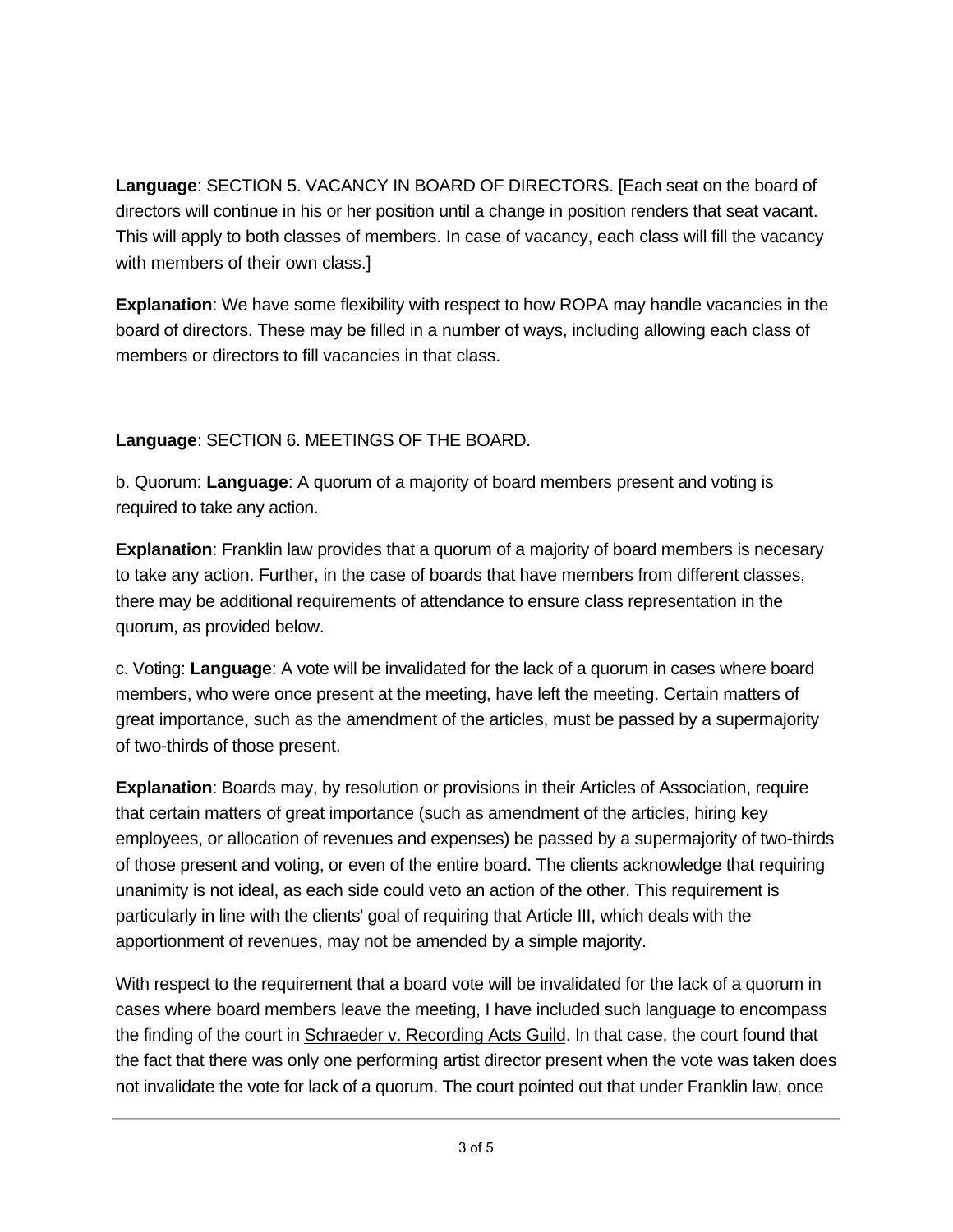a quorum is present for a board meeting, it continues to exist for the duration of the meeting. It also stuck to the letter of the Articles of Association at issue in that case, by asserting that because those Articles require that a majority of each class of directors present and voting actually vote in favor of that resolution, and because that requirement was not met, the disputed resolution could not take effect. In our case, this type of outcome controverts the desires of the entities, who seek for equal control in the voting and management of ROPA. By explicitly incorporating language discouraging this outcome, I believe the entities will be able to function more cooperatively.

# ARTICLE V - OFFICERS

**Language**: The Chair shall be [an individual who rotates between both sides. At no point will an outside independent director be nominated as chair.]. The board will name a chief executive officer, secretary, and treasurer. The chief executive officer will manage the day-to-day operations of the association. The chief executive will be named by and report to the board. The chief executive must be neutral between the classes of members.

**Explanation**: Franklin law requires that boards name, at the very least, a chair, secretary, and treasurer. In cases where the board is made of different classes of members, typically, a disinterested, independent, novoting chair may be named to preside. It is important to the clients that the CEO is not beholden to either the league or the players alone, and that the CEO is neutral. And while an appointment of a disinterested director presents a clear advantage insofar as avoiding deadlock, the clients specifically oppose the appointment of an independent director.

Note that the entities are in disagreement with respect to who should reside as chair of the board of directors. The players believe that to avoid any favoritism, the chair should be the CEO as a nonvoting director. However, the owners believe that the chair should rotate between both sides; they do not want additional directors represented in the board meeting, whether voting or not. The entities *are* in agreement that the chair should not be an independent director. I believe the best option for ROPA would be to have the chair of the board of directors rotate between both sides, as this further reflects the entities' mutual interest in collective cooperation. However, I defer to you on this question, as this is a key consideration that the entities have voiced.

# ARTICLE VII - APPORTIONMENT & DISTRIBUTION OF REVENUES

**Language**: The Association's revenues will be apportioned and distributed equally between the class of owners and the class of players. Each class will independently decide how to utilize the

revenues thereafter.